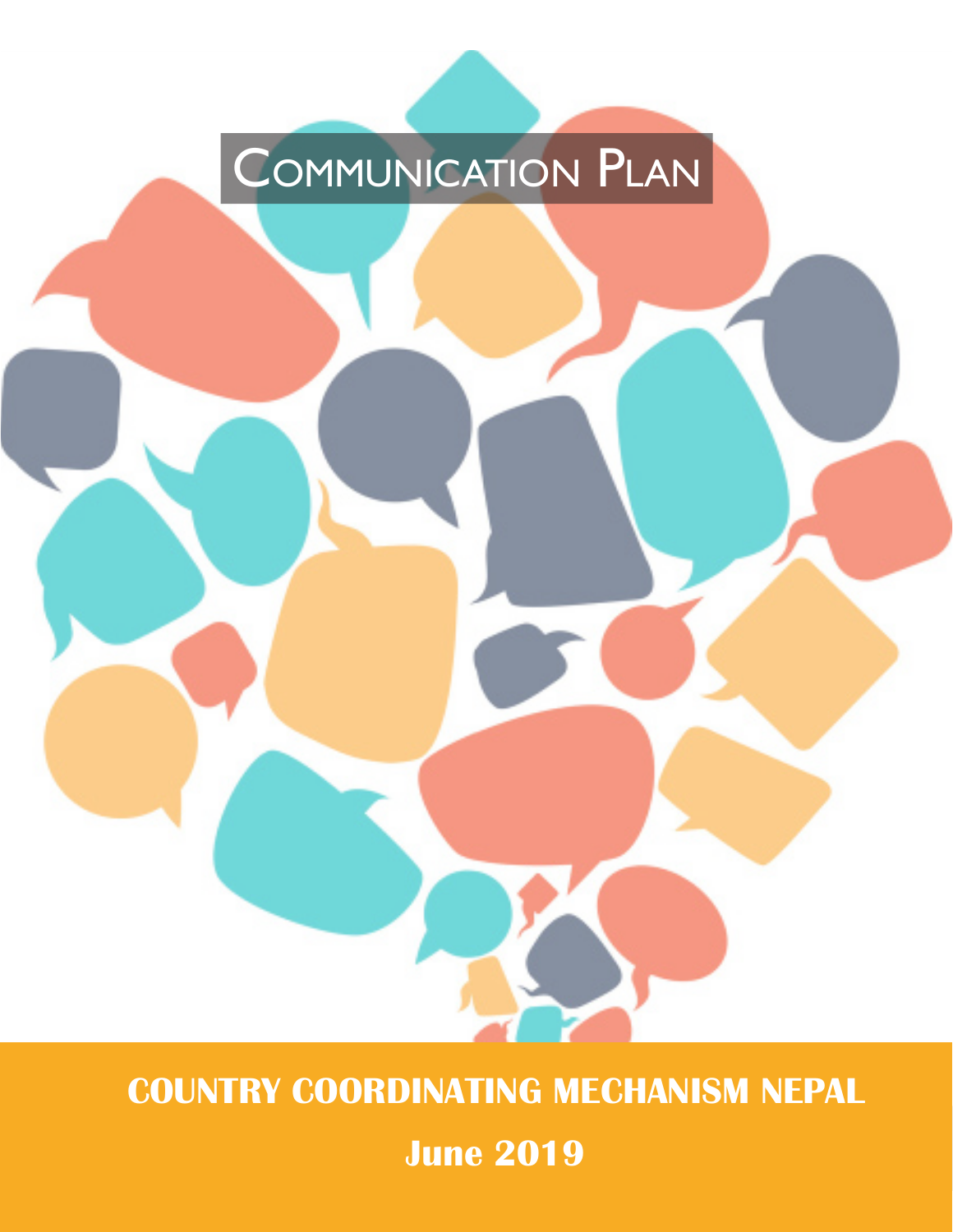

CCM Nepal @ 2019 Department of Health Services, Teku, Kathmandu Email: nepalccm@gmail.com Facebook: https://www.facebook.com/ccmnpl/ Twitter: https://twitter.com/CcmNepal Website: www.ccmnepal.org

Country Coordinating Mechanism (CCM) is the national committee which includes representatives from different stakeholders who are engaged in the response to the three diseases - TB, HIV & AIDS and Malaria. CCM Nepal plan to publish every materials through its website. So, to see its publication live go through www.ccmnepal.org.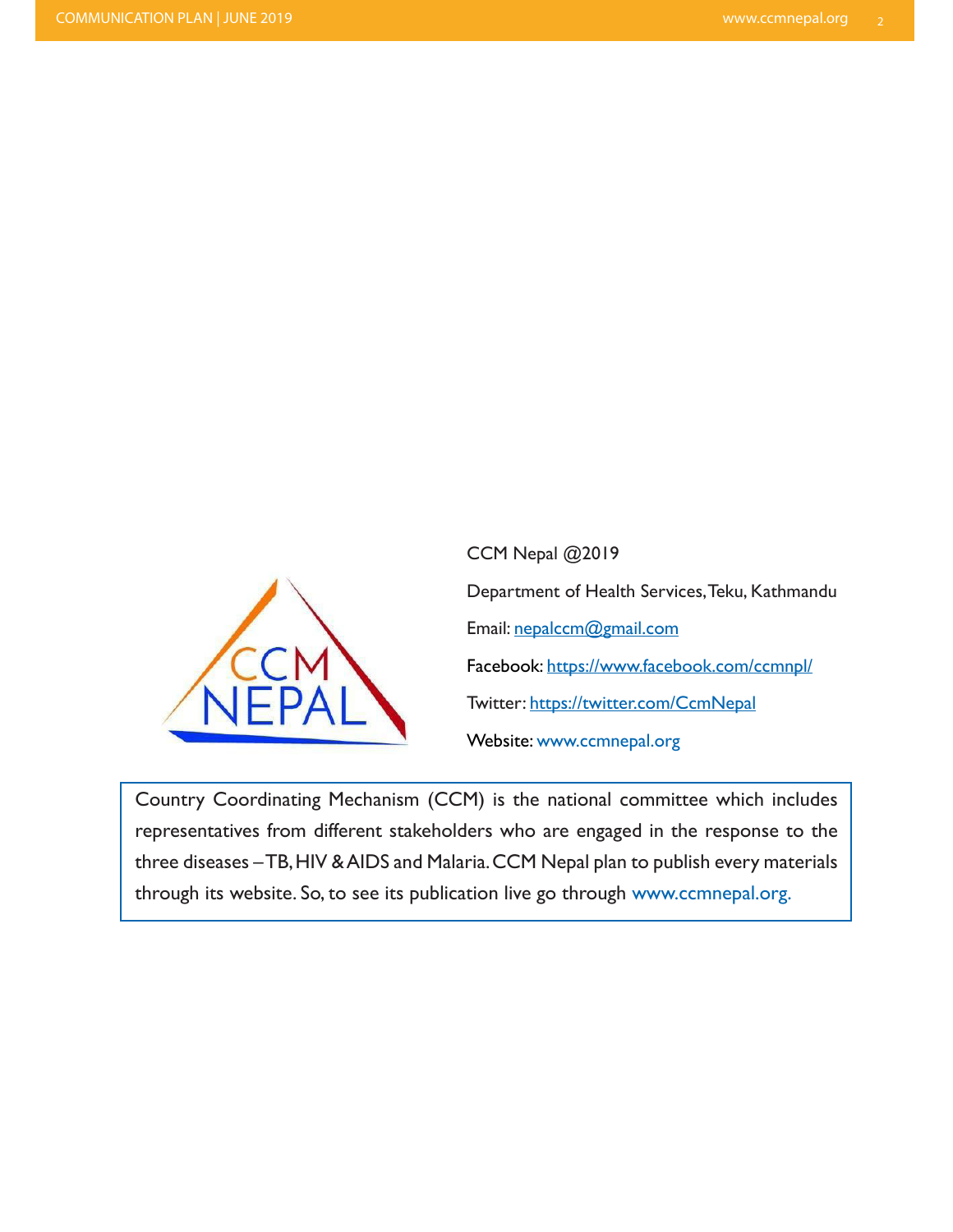THIS PAGE IS INTENTIONALLY LEFT EMPTY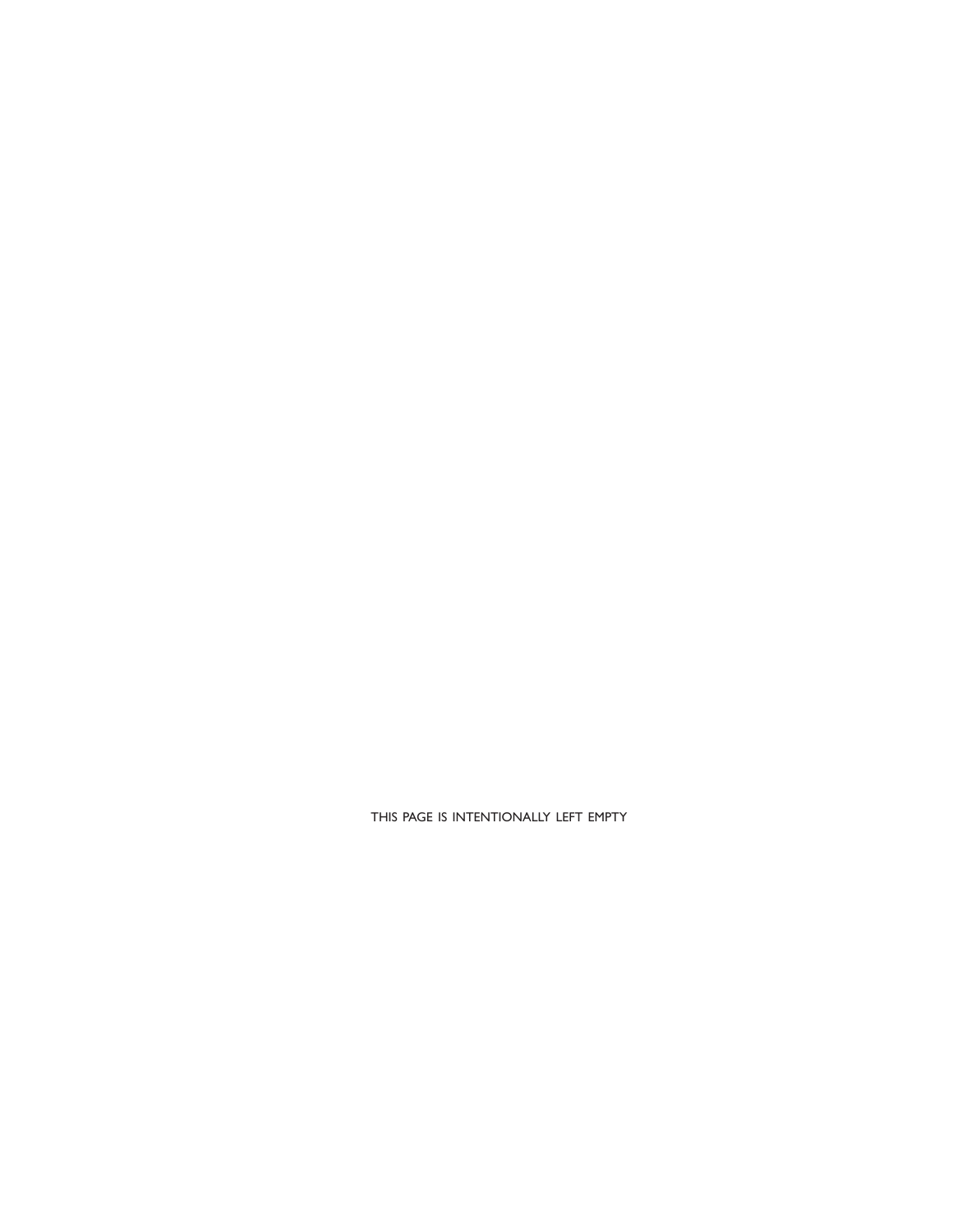## TABLE OF CONTENTS

|                                                  | Page no: |
|--------------------------------------------------|----------|
| Acronyms                                         | 5        |
| Overview                                         | 6        |
| Rationale                                        | 8        |
| <b>Objectives</b>                                | 9        |
| <b>Principles of Communication</b>               | 10       |
| <b>Target Audiences</b>                          | П        |
| <b>Communication Channel</b>                     | 13       |
| <b>Communication Strategy and Key Activities</b> | 14       |
| <b>Event and Meeting Guidelines</b>              | 15       |
| <b>General Rules for Communication</b>           | 17       |
| <b>Internal Communication Work Plan</b>          | 18       |
| <b>External Communication Work Plan</b>          | 21       |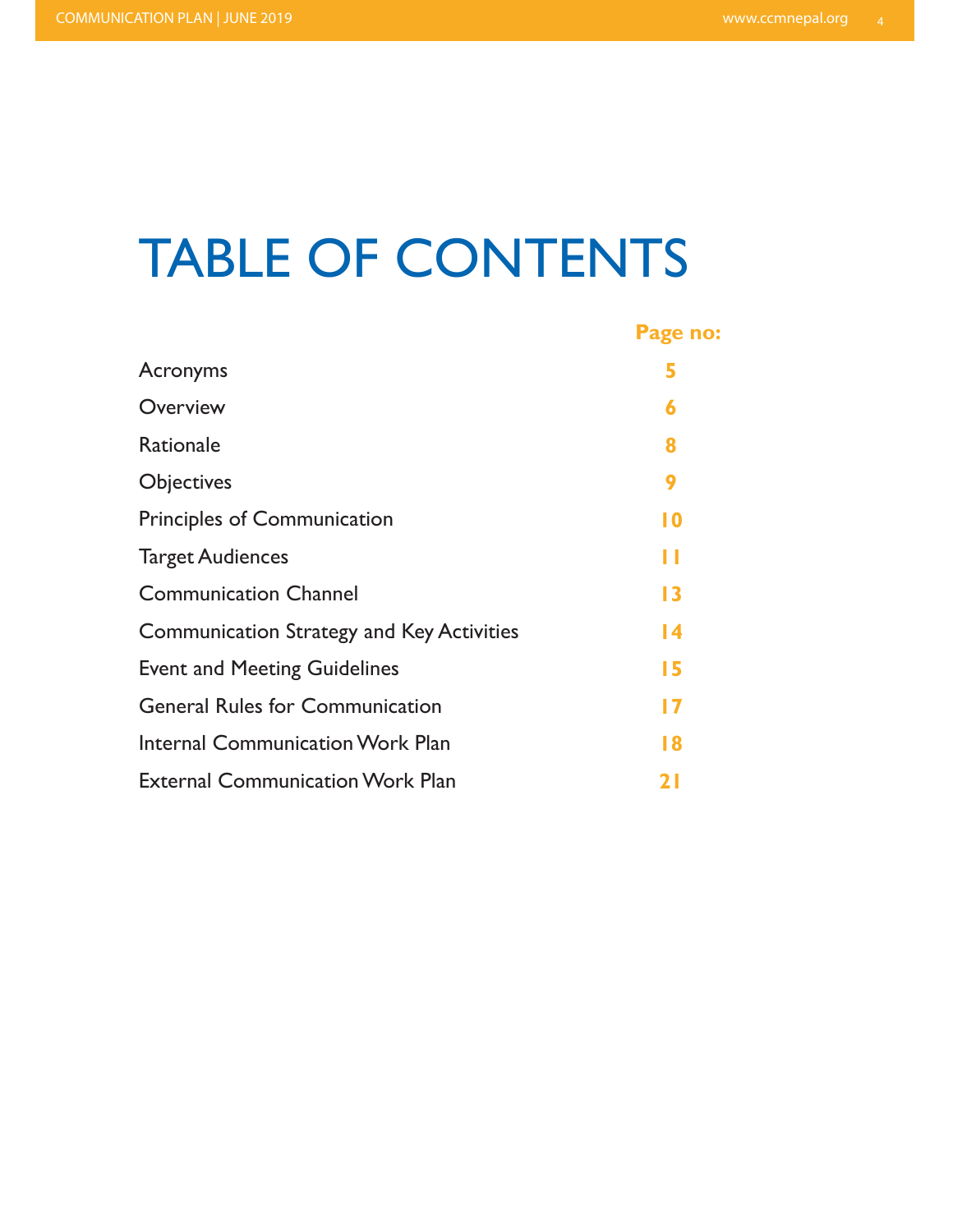# ACRONYMS

| <b>AIDS</b>           | <b>Acquired Immuno Deficiency Syndrome</b>  |
|-----------------------|---------------------------------------------|
| <b>CCMN</b>           | <b>Country Coordinating Mechanism Nepal</b> |
| COI                   | Conflict of Interest                        |
| <b>EDPs</b>           | <b>External Development Partners</b>        |
| <b>EPA</b>            | <b>Eligibility Performance Assessment</b>   |
| <b>HIV</b>            | Human Immune Deficiency Virus               |
| <b>LFA</b>            | Local Fund Agent                            |
| <b>MoHP</b>           | Ministry of Health and Population           |
| <b>NGO</b>            | <b>Non-Government Organization</b>          |
| <b>PRs</b>            | <b>Principal Recipients</b>                 |
| <b>SR<sub>s</sub></b> | <b>Sub Recipients</b>                       |
| <b>TGF</b>            | The Global Fund                             |
| <b>TOR</b>            | <b>Terms of References</b>                  |
|                       |                                             |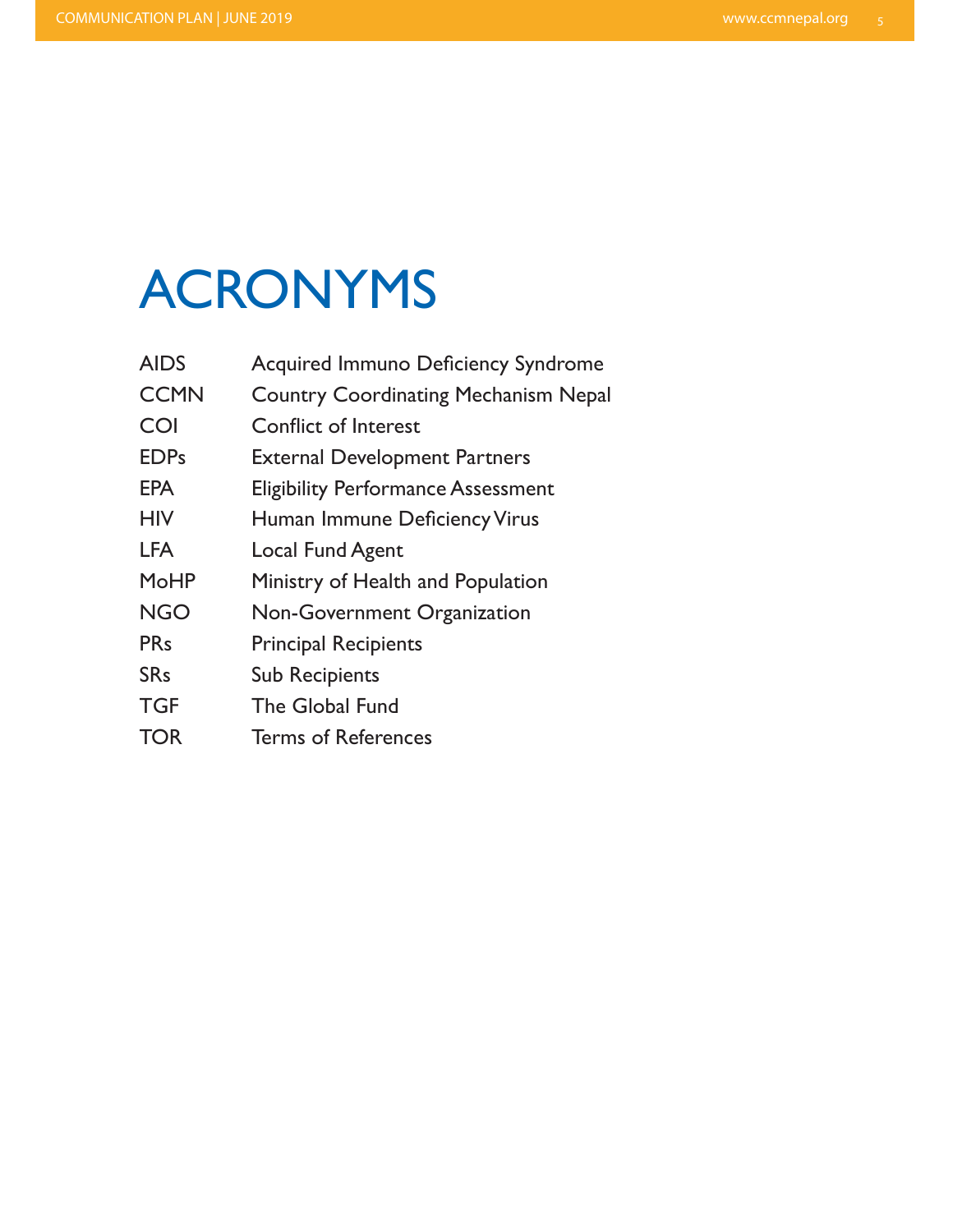### **OVERVIEW**

Country Coordinating Mechanism (CCM) is the national committee which includes representatives from different stakeholders who are engaged in the response to the three diseases - AIDS, TB and Malaria. Country Coordinating Mechanism is seen as an innovative approach to engage all relevant partners in country to ensure country-driven, coordinated, and multi-sectoral processes for leveraging and implementing additional resources to fight against HIV/AIDS, TB and malaria in the country through Global Fund.

CCM is a multi-stakeholder partnership, responsible for developing and submitting concept notes, based on needs identified in national strategic plans and an inclusive country dialogue process. These days CCMs are supposed to play an even stronger leadership role and meaningfully participate in the National Strategic Plan discussions. It also helps to convene stakeholder's engagement for inclusive country dialogue and agreement on funding split between HIV/AIDS, TB, Malaria. Hence, CCM is an integral part of the GF architecture as it represents the country ownership and partnership through multi-stakeholder collaboration.

Since 2002, Country Coordinating Mechanism of Nepal (CCMN) has been established as a central pillar of The Global Fund to Fight AIDS, Tuberculosis and Malaria (TGFATM) architecture to ensure country-driven, coordinated and multi-sector processes for leveraging and effecting additional resources to reduce morbidity and mortality from AIDS, TB and Malaria. As envisioned, CCMN is an independent entity that is closely guided by the Global Fund policy on structure and functions. CCMN brings together multiple stakeholders to collectively identify Nepal's needs, be responsible for developing and submitting grant proposals, nominate the grantee (s) or Principal Recipients (PR) and also oversee implementation of Global Fund-supported projects. CCM Nepal includes representatives from both the public and private sectors, including government organizations, multilateral or bilateral agencies, non-governmental organizations, academic/research institutions, private sector, Key Population and people living with the diseases.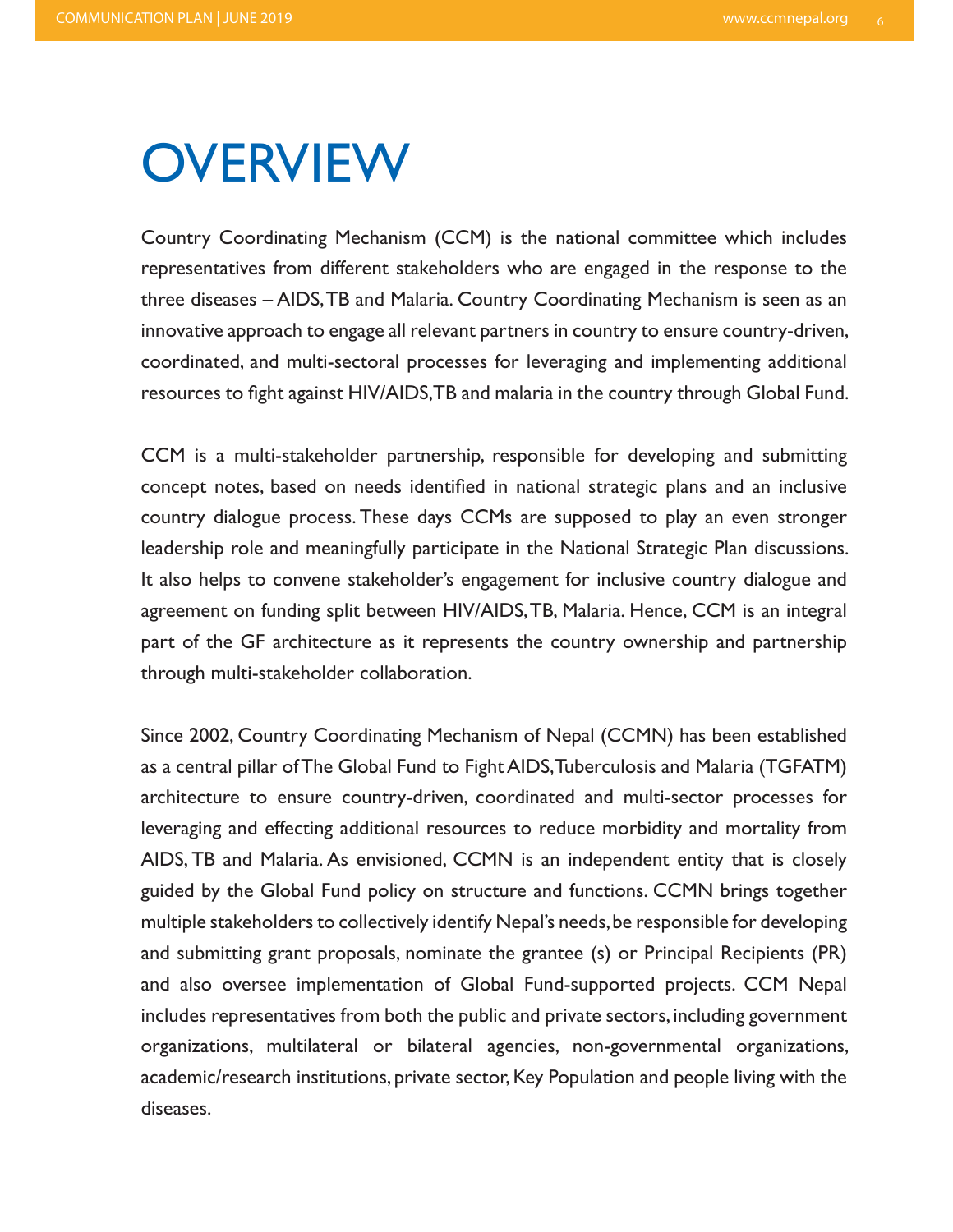As regulated within its Rule of Business (RoB) as of January, 2019, CCMN has following core functions:

- Direct, facilitate and support the operations of the Global Fund to fight HIV/ AIDS, Tuberculosis and Malaria in Nepal.
- Mobilize multi-sectoral stakeholders, through a transparent and documented country dialogue process for funding application by overseeing and supporting the required harmonization of funding, national strategic plans, gap analysis and preparation of funding application.
- Respond to inquiries from the Global Fund concerning any Global Fund grant and funding application.
- For each funding application, nominate and select one or more PRs who will be proved with an exception of CCM and /or countries under Global Fund safe responsible for implementing the grant, should the funding application be apguard policy.
- Oversee implementation of the approved grants to ensure that the resources financial and human are being used efficiently and effectively for the benefit of the .country
- Approve major changes in grant implementation that have been proposed by one or more PRs:
- Submit request to the Global Fund for reprogramming of approved plans.
- ted by PRs to the CCMN or Oversight Committee and other reports submitted • Review regular progress report of grant implementation that have been submitto the Global Fund.

In order to fulfil these functions CCMN needs to achieve adequate cooperation between all constituencies, with internal and external partners and the general public for which it needs to be equipped with effective communication mechanisms. Good communication is a critical precondition for effective functioning of the CCM. Moreover, the way of information flow to and from CCM can greatly influence the country dialogue aimed at strategic planning and important investment decisions. Therefore, all communication processes should be well planned, coordinated, adequately supported and monitored for maximum potential benefits for all stakeholders and most importantly populations affected with the diseases.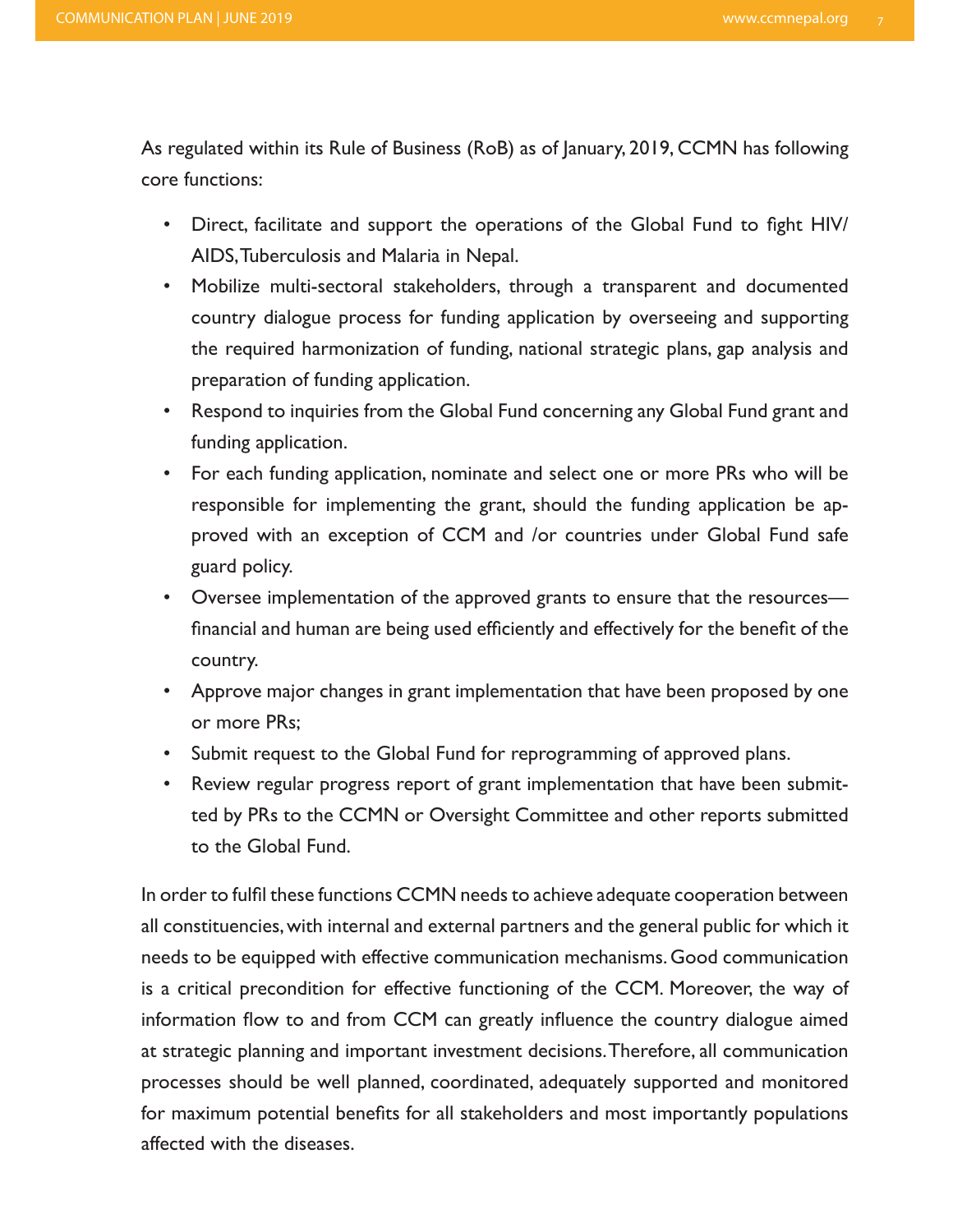### RATIONALE

As a governance body overseeing the GF grants implementation, communication is a critical function of the CCM Nepal. It adheres to the Global Fund's Guidelines and Requirements for CCMs, which notes that "CCMs are expected to publish and follow a Communications Plan for sharing information with stakeholder constituencies and the general public". Guidelines from the Global Fund recommends that CCM members share information with and report back to their constituencies in an open and timely manner and respond to requests for additional information contributing to the effective and transparent functioning of CCM. So this encourage CCMs to hold regular and special meetings and engage all relevant stakeholders, including representatives of civil society, in substantive discussions, ensure that information is disseminated to all interested parties and facilitate in the implementation of projects after concept notes are developed and submitted to the Global Fund.

Regular communication among CCMN members and between the Principal Recipient(s) (PRs), sub-recipients (SRs) and all grant stakeholders has been identified by the Global Fund as instrumental to proper grant oversight and performance. Strong communication channels between the CCMN and LFA ensure that the CCMN has access to validated, evidence-based information on PR and SR performance enabling the CCMN to provide better oversight.

CCM's communication Plan has been developed to improve planning, coordination, implementation and monitoring on all its activities. This plan calls for CCM to establish an effective two-way communication for transferring CCM's decisions and recommendations to the public in a simple and timely manner and ensure that all stakeholders' views are heard.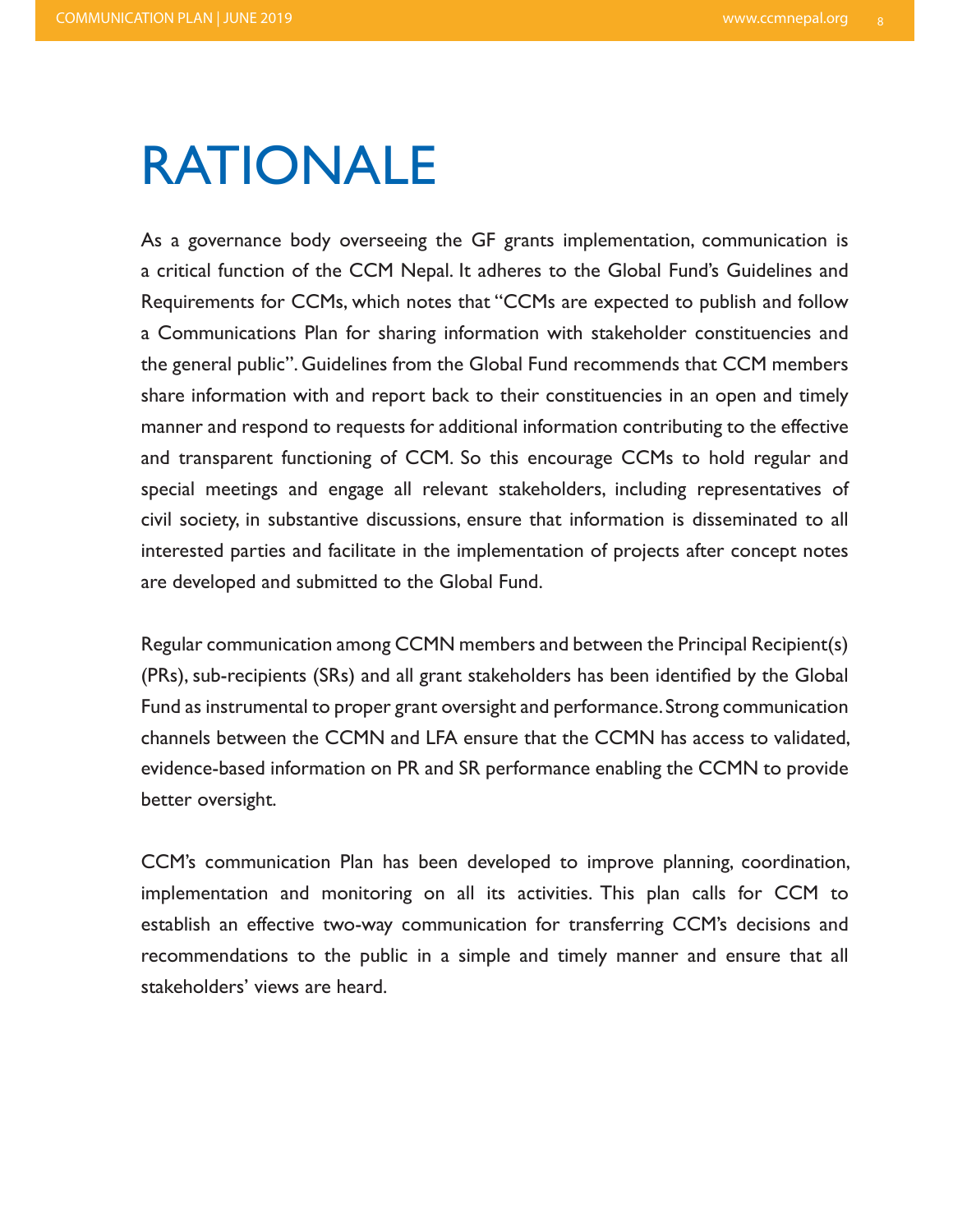## **OBJECTIVES**

The main objective of this communication plan is to strengthen CCM's governance by effective information exchange within its constituencies, as well as with external partners and the wider public. The objectives can be achieved through the following specific objectives, focused on CCM's external and internal communications:

#### **1. Ensure effective communication between CCM and external partners.**

- Ensure regular transfer of clear and accurate information to stakeholders and the wider public on Global Fund funding opportunities and key results achieved through the implementation of Global Fund grants in Nepal.
- Facilitate communication with CCM constituencies.
- Ensure communication between the Global Fund and the CCM in line with the grant agreement and other relevant regulations.
- Provide information on the roles and relationships between the CCM, the PRs and the LFA to interested parties so as to enhance understanding of these interrelated roles and relationships and make them more effective.
- Establish and improve linkages among CCM members and with CCMs from the region and globally to share experience and promote best practices.

### **2. Ensure effective internal communication within the CCM members and .subcommittee**

- Facilitate communication and understanding among members on the core functions of the CCM, including oversight.
- Introduce induction module for new CCM members on their roles and responsibilities, expectations of member participation, and CCM policies (e.g. conflict-of-interest policy), procedures, and tools (e.g. grant oversight dashboard).
- Increase and maintain knowledge among CCM members of key policies and neinformation from the Global Fund.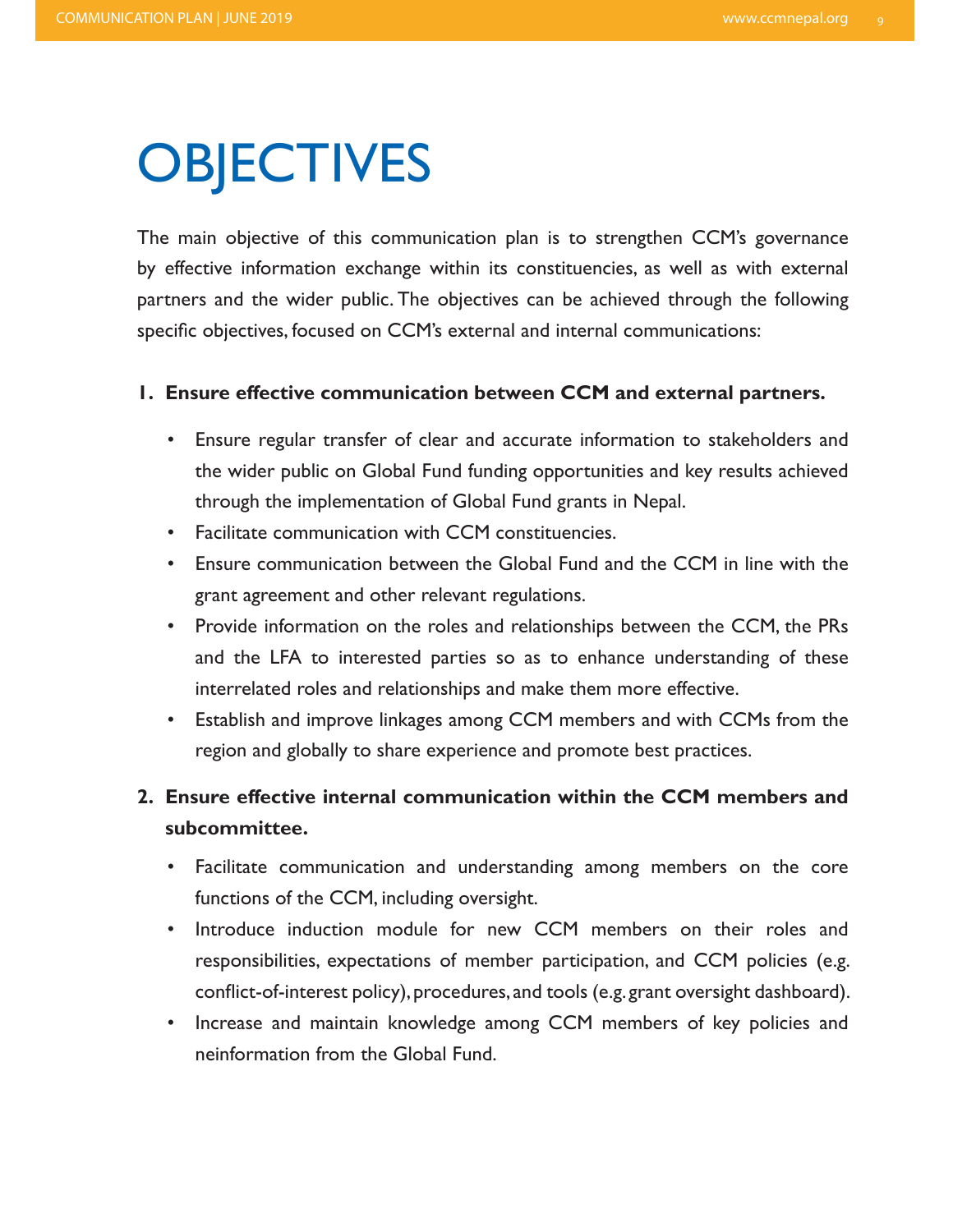# PRINCIPLE OF **COMMUNICATION**



**Figure 1: Principles of Communication**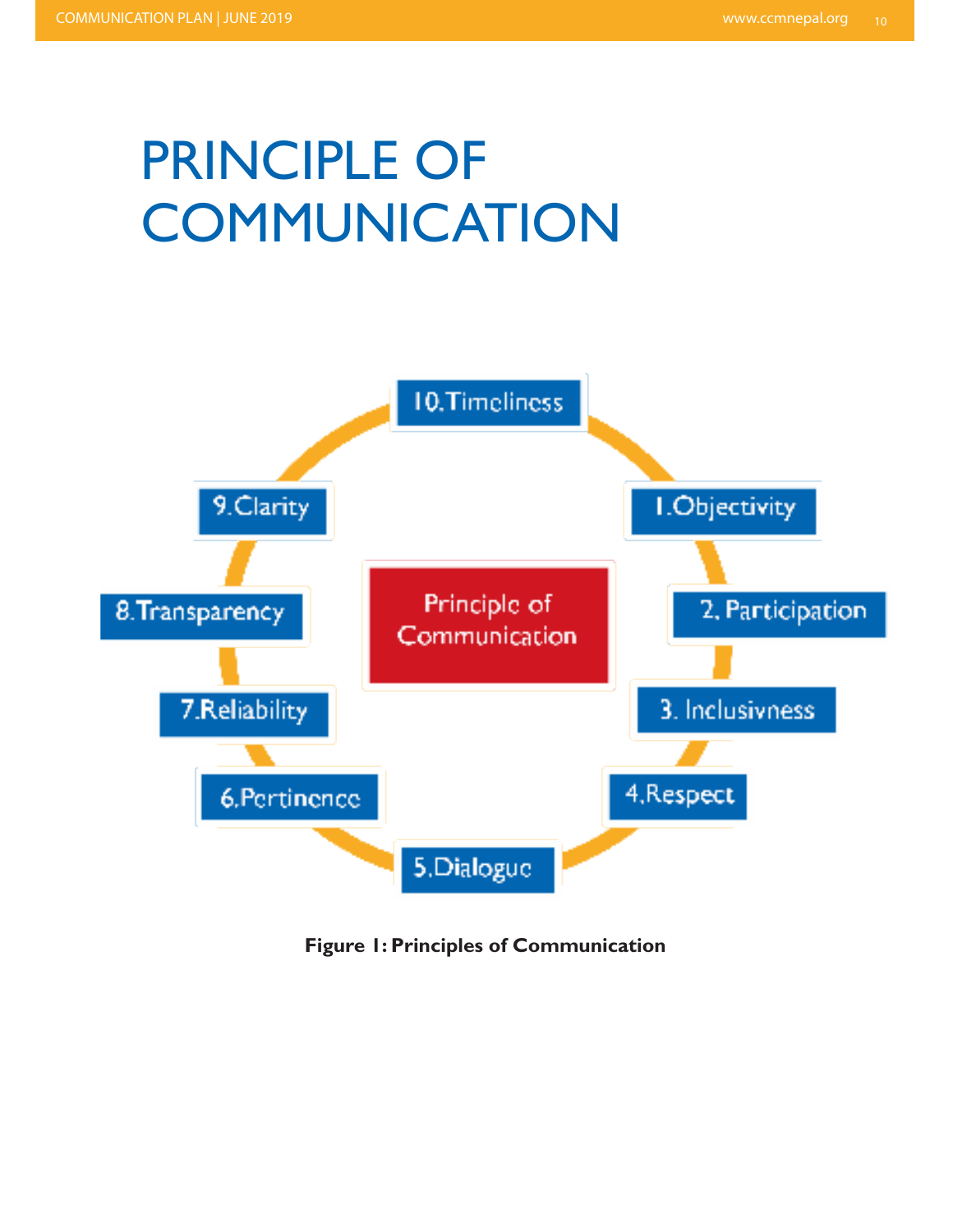## **TARGET AUDIENCES**



**Figure 2: Target Audiences** 

Communication functions of CCM Nepal have two target domains as follows:

### **A. Internal target audiences**

**CCMN** members and alternates: Representatives of government, multilateral and bilateral development partners, non-governmental organizations, key affected populations and networks, people living with HIV, people affected by/living with TB, people affected by/living with malaria, academic institutions and the private sector, all of whom are officially elected or selected to serve as regular members or alternates on the CCMN.

**CCMN Secretariat:** Staff of the Secretariat set up to service and facilitate the work and areas of responsibility of sthe CCMN.

**CCMN Committees:** Established by the CCMN for specific tasks (e.g. Executive Committee and Oversight Committee).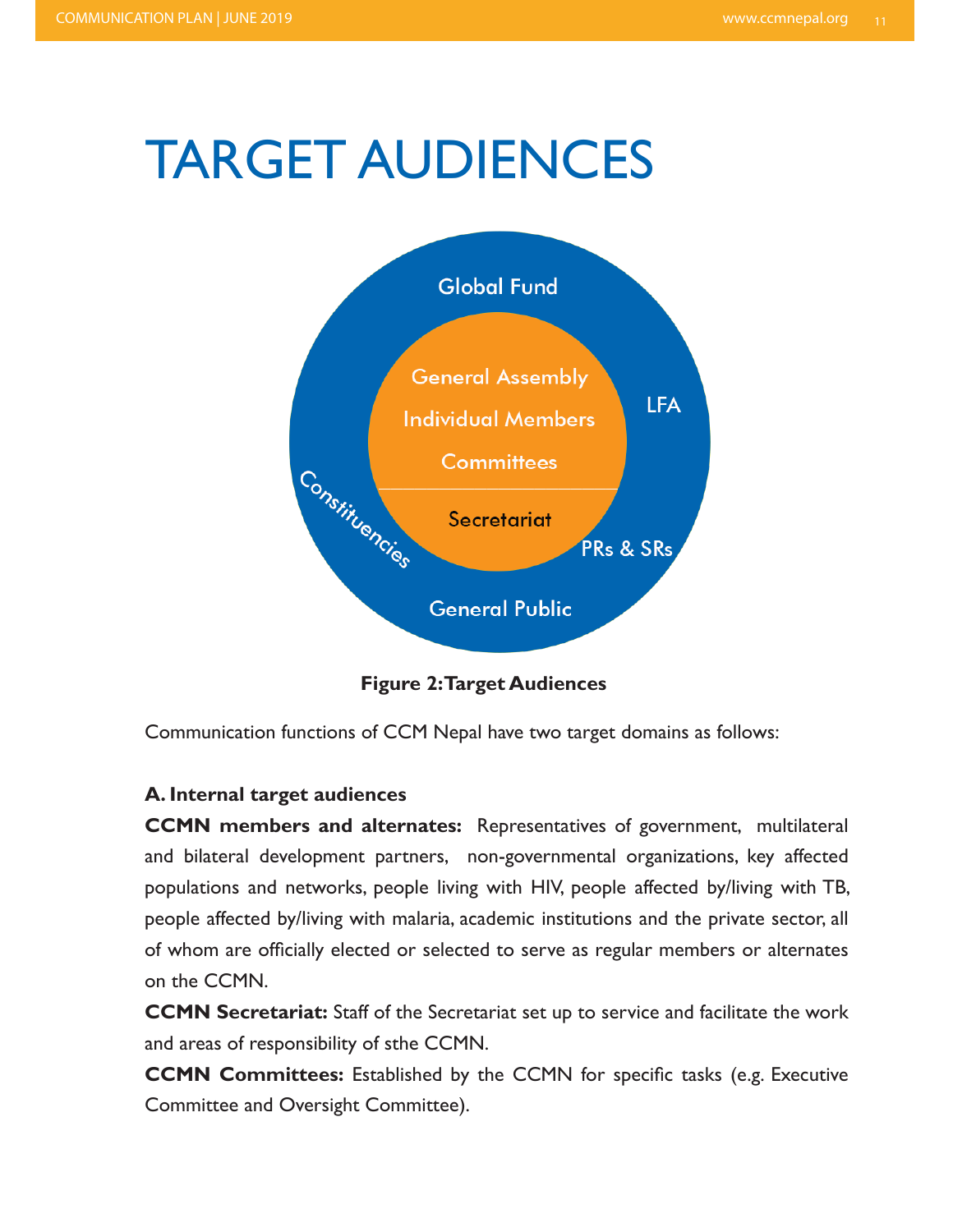#### **B. External target audiences**

**Global Fund Secretariat:** A public-private partnership and international financing institution dedicated to attracting and disbursing resources to prevent and treat HIV/ AIDS, TB and malaria.

**Local Fund Agent:** An independent agency contracted by the Global Fund to verify and report on grant performance on behalf of the Global Fund. It verifies the PR's periodic progress updates and disbursement requests, and undertakes other monitoring .activities

**Principal Recipients (PRs):** Entities legally responsible for implementation and management of awarded grants, as set out in a grant agreement between the entities and the Global Fund. PRs are required to ensure regular communication with the CCMN as per the Articles of the Grant Agreement described above under 'Purpose'.

**Sub-recipients (SRs):** Organizations that receive Global Fund financing through the PRs inorder to carry out activities that are part of the grant agreements.

**Government Ministries and Departments:** Specifically, for HIV/AIDS, TB & malaria but also including other key ministries that will have an interest in Global Fund activities. **Grant Stakeholders:** Those affected by the grant who can influence it but who are not directly involved with implementing the work.

**Members' constituencies:** Networks, organizations, and, in some cases, groups of individuals, represented by one or more members of the CCMN.

**The general public:** The broader population and communities within Nepal.

**The media:** An important communication channel for the dissemination of information and opportunities concerning active grants, decisions of the CCMN etc.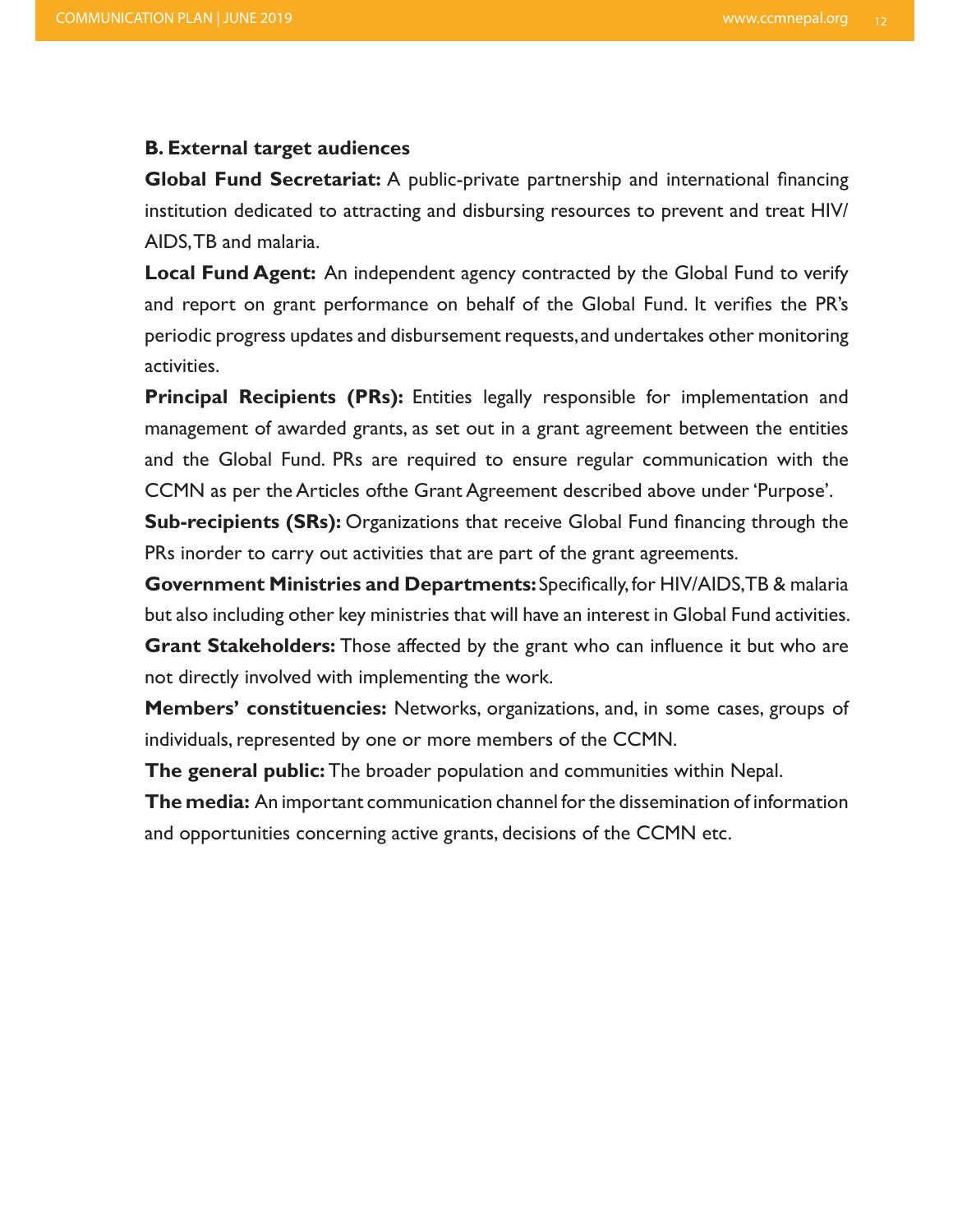# **COMMUNICATION CHANNEL**

Effective communication implies diverse communication channels that include exchanges via e-mail, cellular phones, file sharing, feedback meetings, etc. which is intended to mutually reinforce one another toward early recognition and resolution of problems. Under ideal circumstances, outstanding concerns would beknown to all parties and would be taken up by the Global Fund Secretariat with the CCMN to address them .appropriately



**Figure 3: Communication Channels**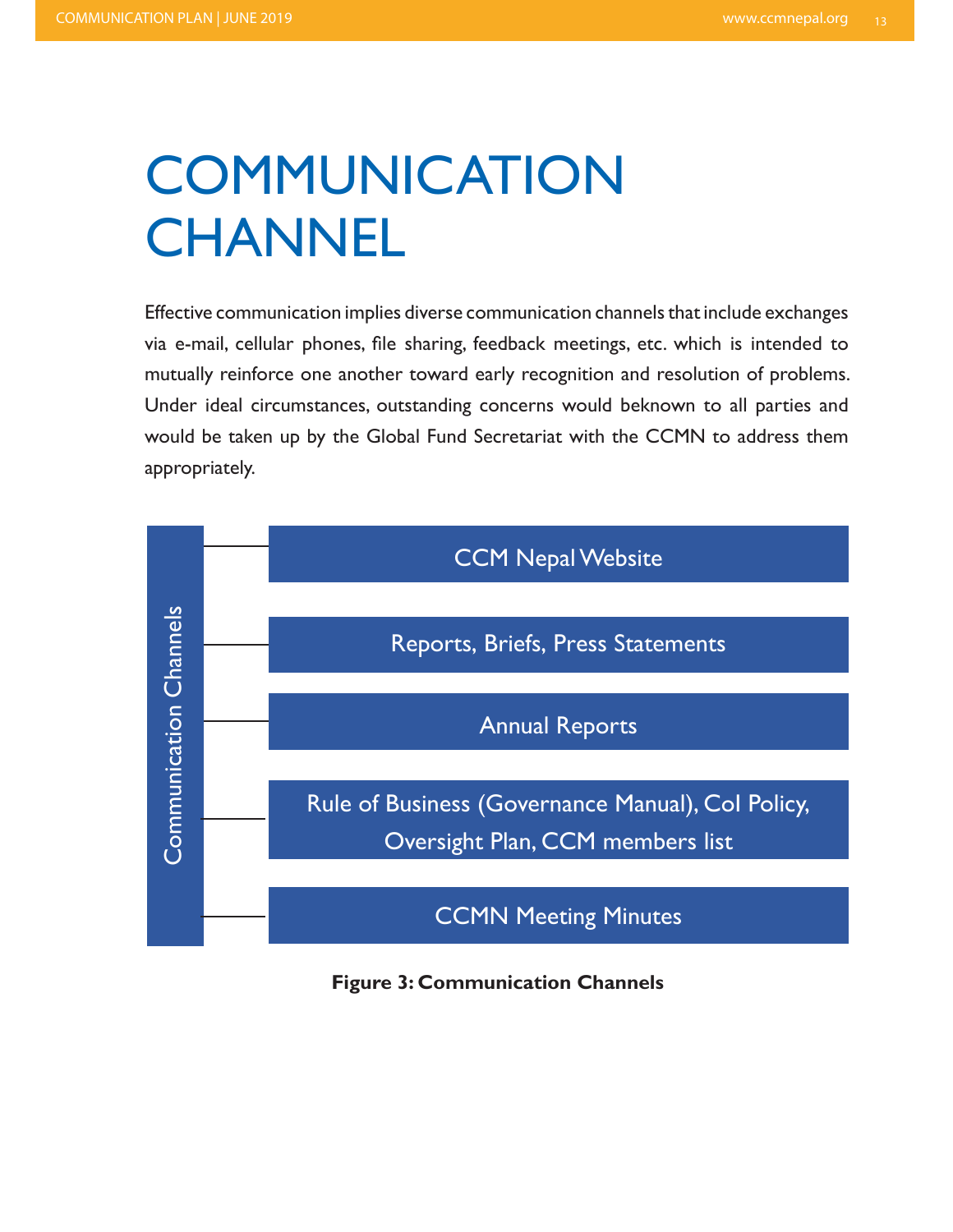# **COMMUNICATION** STRATEGY AND KEY **ACTIVITIES**

The strategies for the effective communication are outlined as below and detailed activity plan based on these strategies are presented in the annex.

- Improve & sustain knowledge among CCM members and alternates on the core functions of the CCM, CCM eligibility requirements including oversight responsibility and COI.
- Increase and maintain knowledge among CCM members of key policies and new information from the Global Fund.
- Update on Oversight Function
- Strengthen information and feedback between CCM members and their constituencies
- Create awareness and understanding of Global Fund-related issues, Increase visibility of Global Fund and CCM in Nepal
- Advocate for support to Global-fund funded programs
- Communicate during Concept Note Development process
- Communicate on grant implementation progress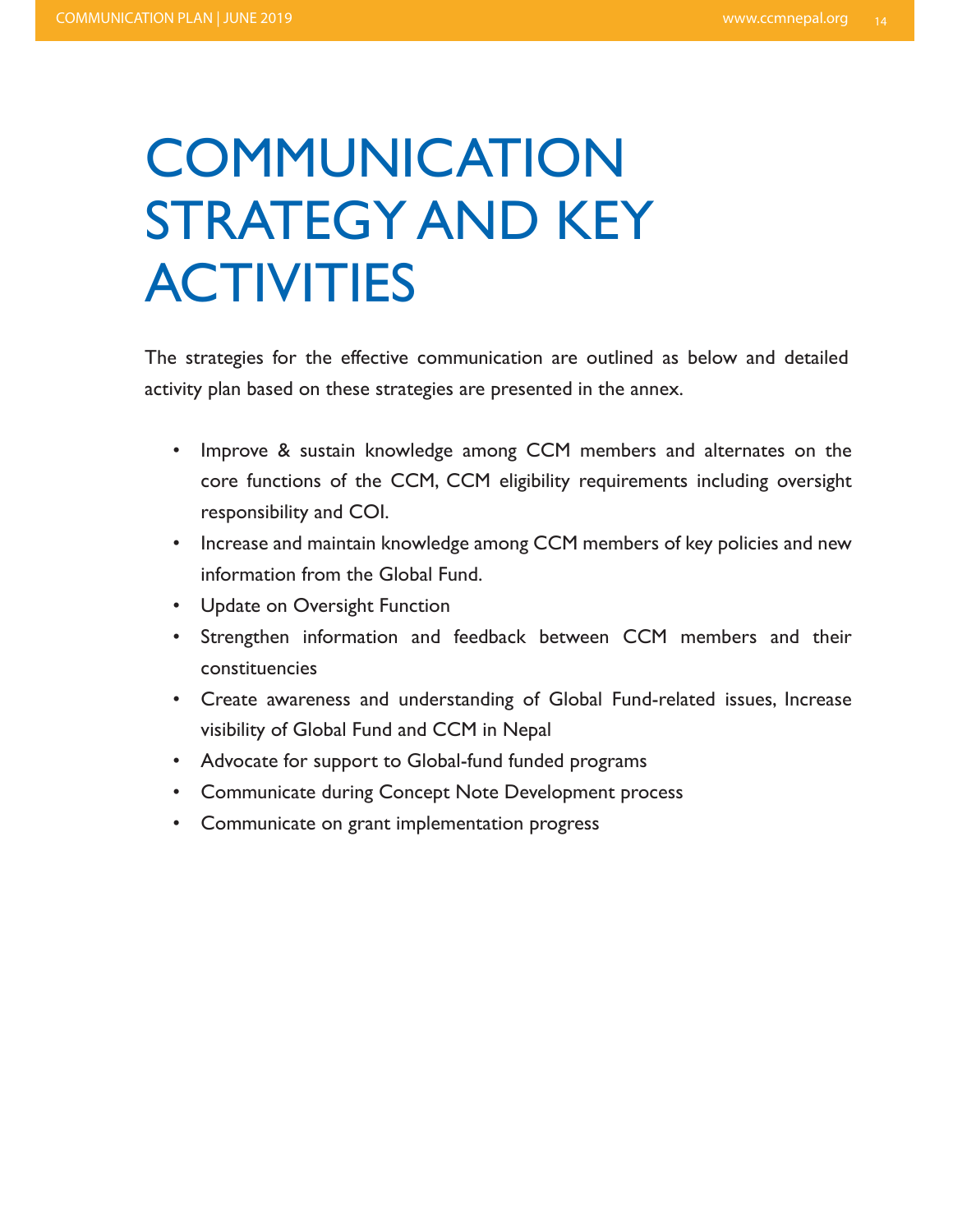### **Event and Meeting Guideline**

### **Event Completion Reports**

Event completion reports must be submitted to concerned authority in the standard template, within two weeks of completion of the event. Events include workshops, orientations, meetings, consultation and dialogue and events. The event report must be followed up with a descriptive, narrative report. CCM Secretariat should forward the soft copies of event report to the CCM members and concerned stakeholders as .required

### **Internal Communications for Social Media Update**

Social Media Update is an important part of how we communicate with the outside world. Hence, it is important to focus on delivering quality content about the works through social media. Photos will be updated in social media and a brief description of the event held in a week. Informed consent will be taken from the participants during the event/meeting for clicking and sharing their photographs in social media.

### **CCMN** Meetings

The CCMN shall hold at least four regular meetings per calendar year at approximately quarterly intervals. A calendar of regular meetings shall be prepared by the Executive Committee and circulated to all the members. In urgent situations, and with approval of the CCMN Chair, special meetings may be called. Notice call for special meetings may be called by the CCMN Chair and Vice chair at shorter intervals and labelled accordingly.

When CCMN member is unable to attend a meeting, designated alternate member from the same constituency represents in CCMN meeting. The meetings will be held simultaneously in Nepali and English language.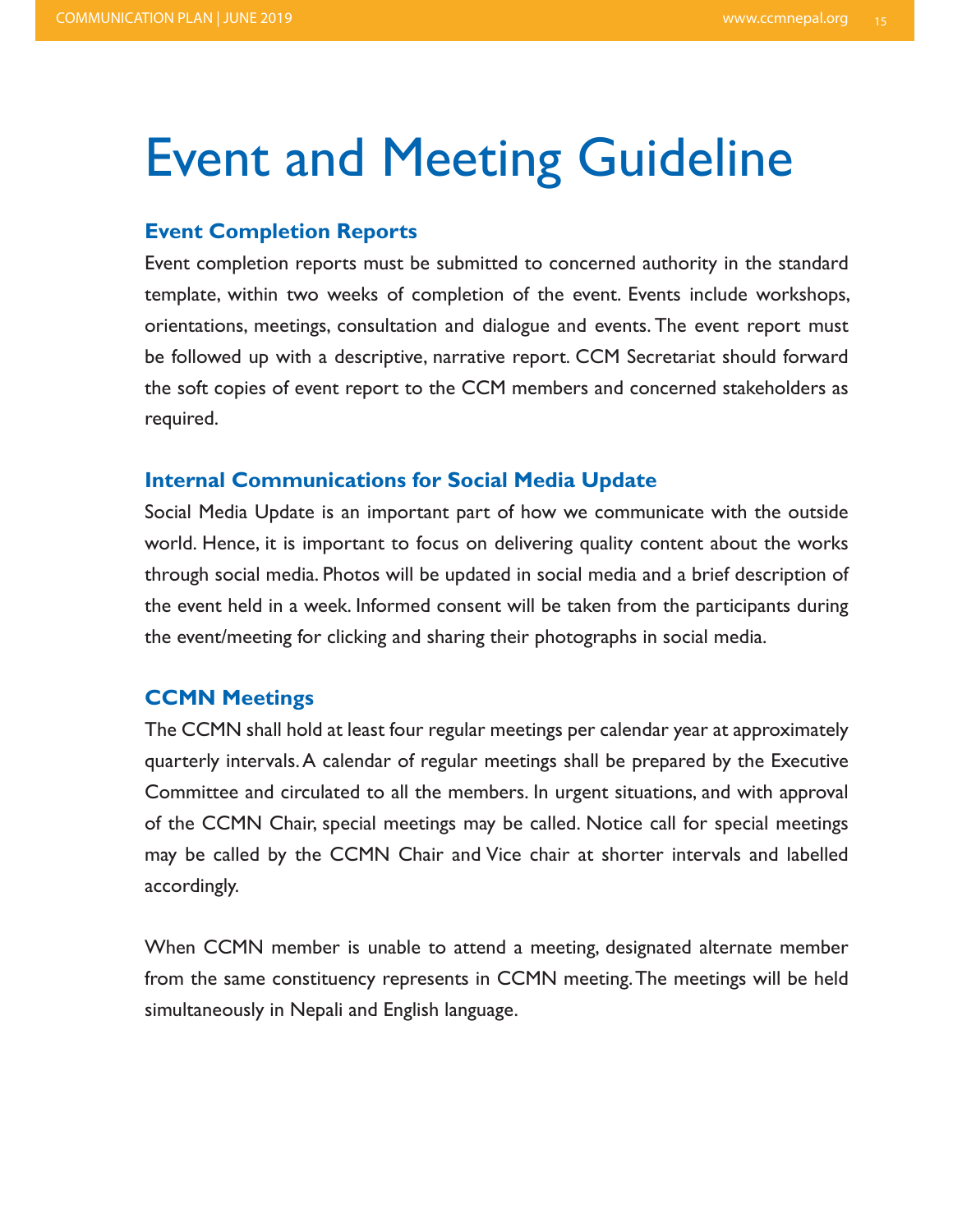### **Meeting minutes**

Meeting minutes have to be provided for each meeting in an appropriate template which contains the following information

- Date of the meeting
- Venue of the meeting
- Participants
- Agendas of the meetings
- Conclusions/decisions of the meetings
- Action points of the meetings (including deadlines and responsible persons)

The CCMN Secretariat shall write the meeting minutes and distribute to CCMN membes witin 15 working days after the meeting. All CCMN members and alternates will be given one week after the minutes are circulated to express any objection to the draft minutes. if no response is given by the member, that shall be considered as endorsement of the minutes. The final version of the minutes has to be forwarded to relevant persons and documented in soft copy.

Files of meeting minutes should have the following format (YYYY.MM.DD) and include document type (agenda, minutes).

### **Eg. 20191220\_Minutes\_CCM Meeting**

### **Language of meetings and Minutes**

Meetings shall be conducted in English or Nepali given that the participants understand the language. However, meeting minutes should always be provided in English or Nepali language (based on nature of audience) independent of the language used during .meetings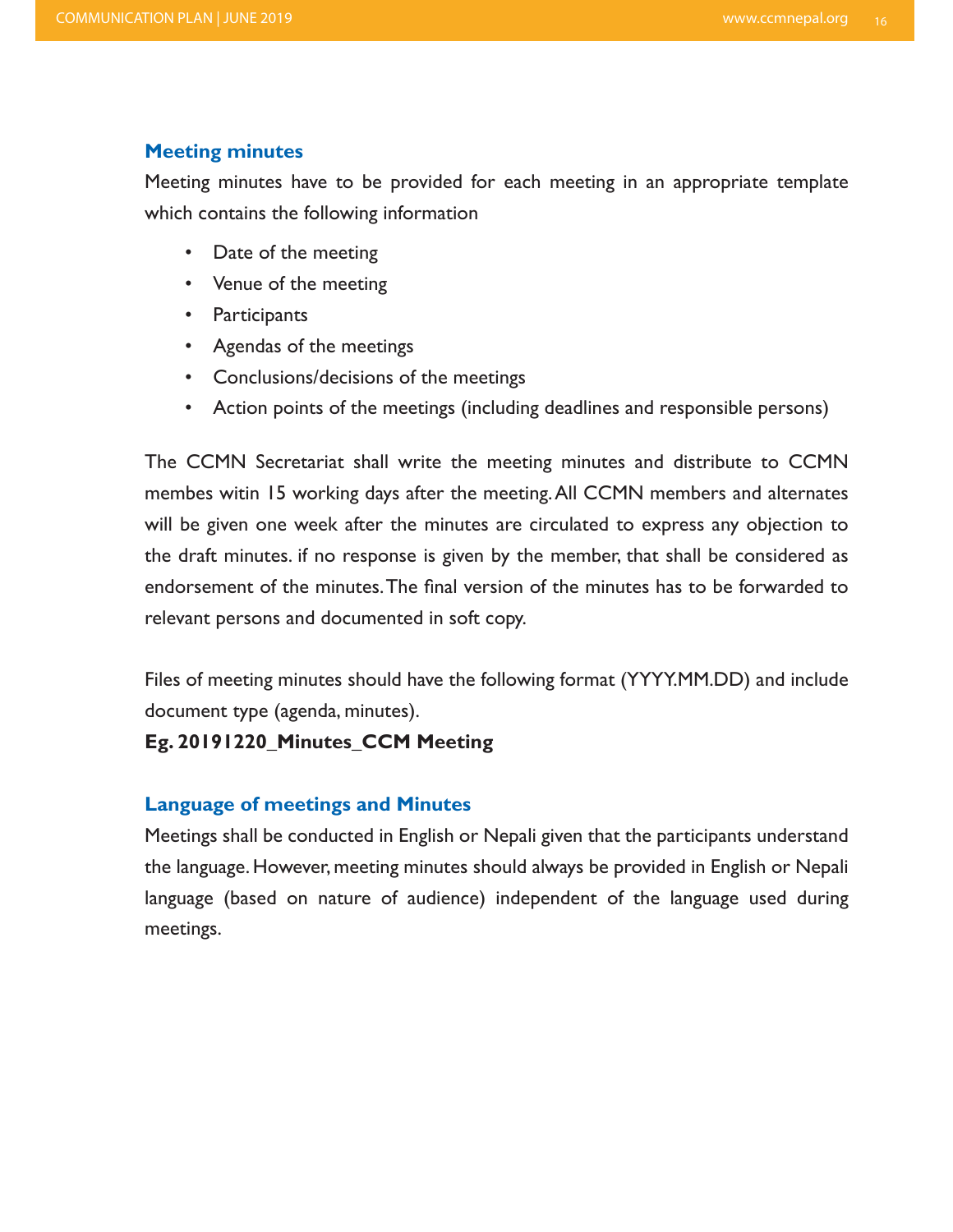## **General Rules for** Communication

### **Emailing**

An enormous number of emails will be sent for work; thus, some basic rules must be followed when sending electronic mails to each other.

- Reply all Limit replies to only those who need to know the information being conveyed to respect others' time and inbox capacity.
- Forwarding In general, emails should not be forwarded to others without permission from the sender. The content that will be forwarded should be carefully reviewed to avoid sending sensitive information.
- Responding Employees should respond to emails, both internally and externally, within a reasonable timeframe.
- If the email asks for feedback or input, replies must be sent within seven working days or the deadline set, whichever is sooner.

### **Language and fonts**

The official language for communication will be Nepali and/or English. All documents and deliverables are expected to be in English language and it can be translated in Nepali as required.

For documents, the standard fonts shall be as follows:

**English: "Gill Sans MT"** Font size: 14 (Bold) for major heading, 13 (Bold) for sub heading and 12 for Body text. Line spacing  $1.15$ .

**Nepali: Text in "Preeti"** font

These standard fonts shall be applicable to all documents such as reports, proposals, budgets and plans.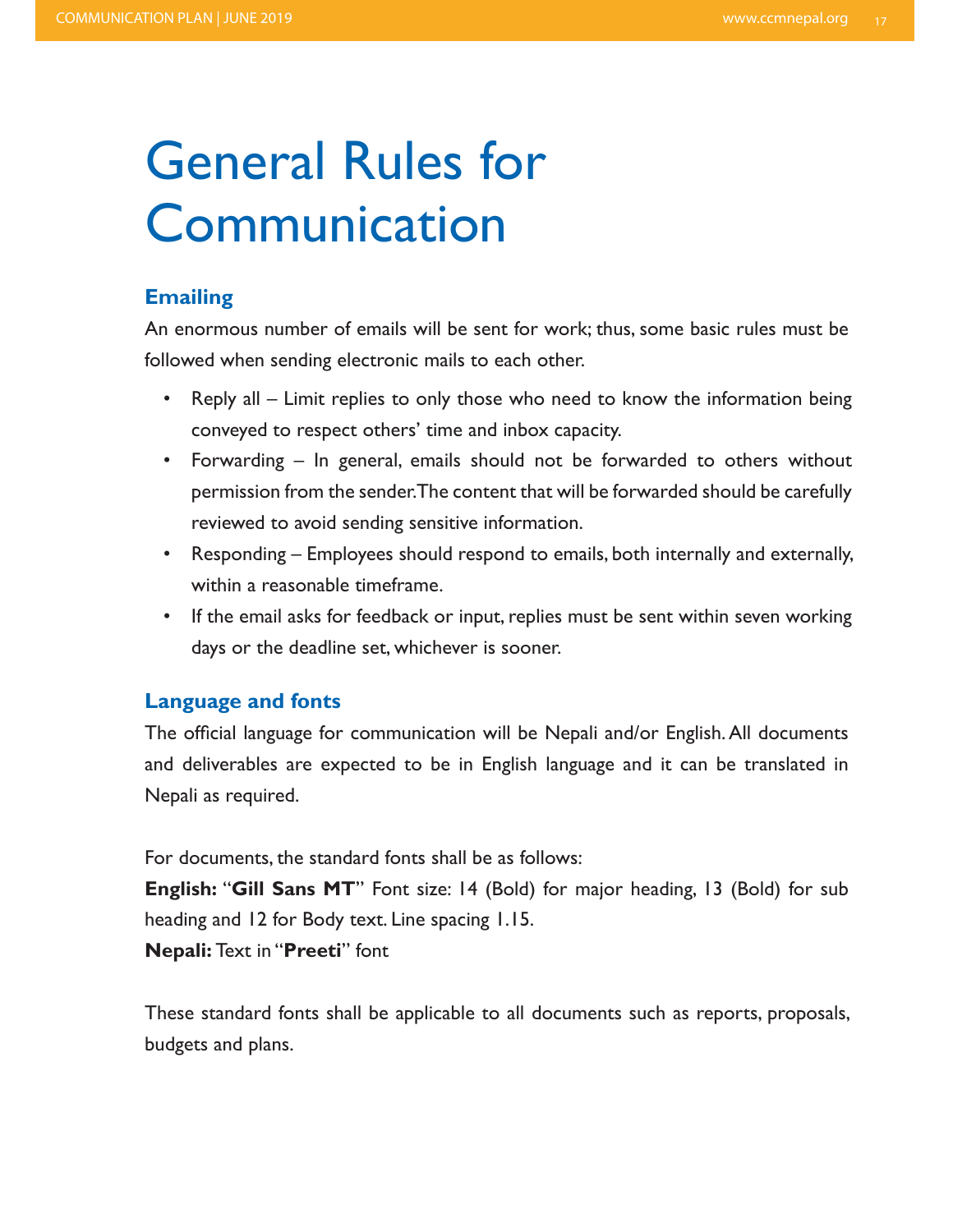### Internal Communication Work Plan

| <b>Objective</b>                                                                                       | <b>Activity</b>                                                                                                                                       | <b>Responsible</b>                      | <b>Audience</b>                                                                         | Frequency   | <b>Remarks</b>                                                                                                                                                                                                                                                          |
|--------------------------------------------------------------------------------------------------------|-------------------------------------------------------------------------------------------------------------------------------------------------------|-----------------------------------------|-----------------------------------------------------------------------------------------|-------------|-------------------------------------------------------------------------------------------------------------------------------------------------------------------------------------------------------------------------------------------------------------------------|
|                                                                                                        | Maintain CCMN website                                                                                                                                 | <b>CCM</b> Secretariat                  | Constituencies.<br>PRs, SRs, EDPs,<br>other stake-<br>holders and the<br>general public | Continuous  | The CCMN already has a dynamic website,<br>wherethe information relating to the CCMN<br>functioning and operations will be posted.<br>A feedback section in the CCM web will be<br>created to obtain regular feedback on CCM<br>functions and grant related information |
|                                                                                                        | Develop short video on Global Fund, its Grants<br>in Nepal and CCM Nepal                                                                              | <b>CCM</b> Secretariat                  | Wider public                                                                            | Once        | 3-4 minute video animated with audio and<br>subtitle in Nepali language                                                                                                                                                                                                 |
|                                                                                                        | Publishnewsletter/ bulletins, disseminating infor-<br>mation on Global Fund program and activities                                                    | <b>CCM</b> Secretariat                  | Stakeholders,<br>wider public                                                           | Bi-annually | Global and National information to be includ-<br>ed; information on the activities of constituen-<br>cies and CCM Nepal                                                                                                                                                 |
|                                                                                                        | Develop branding policy                                                                                                                               | <b>CCM</b> Secretariat                  | CCM members.<br>stakeholders<br>and constitu-<br>encies                                 | Once        | Develop and endorse CCM standard logo and<br>slide and documents templates.                                                                                                                                                                                             |
| <b>Create awareness and</b><br>understanding of Global Fund-<br>related issues, Increase visibility of | Update and print the flyer on CCM/Global Fund                                                                                                         | <b>CCM</b> Secretariat                  | Stakeholders,<br>wider public                                                           | Continuous  |                                                                                                                                                                                                                                                                         |
| <b>Global Fund and CCM in Nepal</b>                                                                    | Creating and circulation of minutes & informa-<br>tion on Global Fund activities.                                                                     | <b>CCM</b> Secretariat                  | Stakeholders.<br>wider public                                                           | Continuous  | Also update in official website.                                                                                                                                                                                                                                        |
|                                                                                                        | Brief any new Ministers of Health on CCM func-<br>tions and keep him/her updated                                                                      | <b>CCM Chair/Executive</b><br>Committee | Minister of<br>Health and<br>Population                                                 | Once        |                                                                                                                                                                                                                                                                         |
|                                                                                                        | Review media reports on the GF/CCM and<br>follow up if necessary                                                                                      | <b>Executive Committee</b>              | Mass Media                                                                              | Continuous  |                                                                                                                                                                                                                                                                         |
|                                                                                                        | Annual stakeholder workshop                                                                                                                           | <b>CCM</b> Secretariat                  | <b>Stakeholders</b>                                                                     | Continuous  |                                                                                                                                                                                                                                                                         |
|                                                                                                        | Encourage joint CCM-PR-LFA participation in<br>Fund Portfolio Manager country missions, and<br>opportunity for meetings between the PR and<br>the LFA | <b>CCM</b> Secretariat                  | CCM mem-<br>bers, PR, LFA,<br>Fund Portfolio<br>Manager                                 | Continuous  |                                                                                                                                                                                                                                                                         |
|                                                                                                        | To publish in CCM web the EPA related docu-<br>ment, Audit report, CCM Meeting minutes, grant<br>briefs and other relevant documents.                 | <b>CCM</b> Secretariat                  | <b>Stakeholders</b>                                                                     | Continuous  |                                                                                                                                                                                                                                                                         |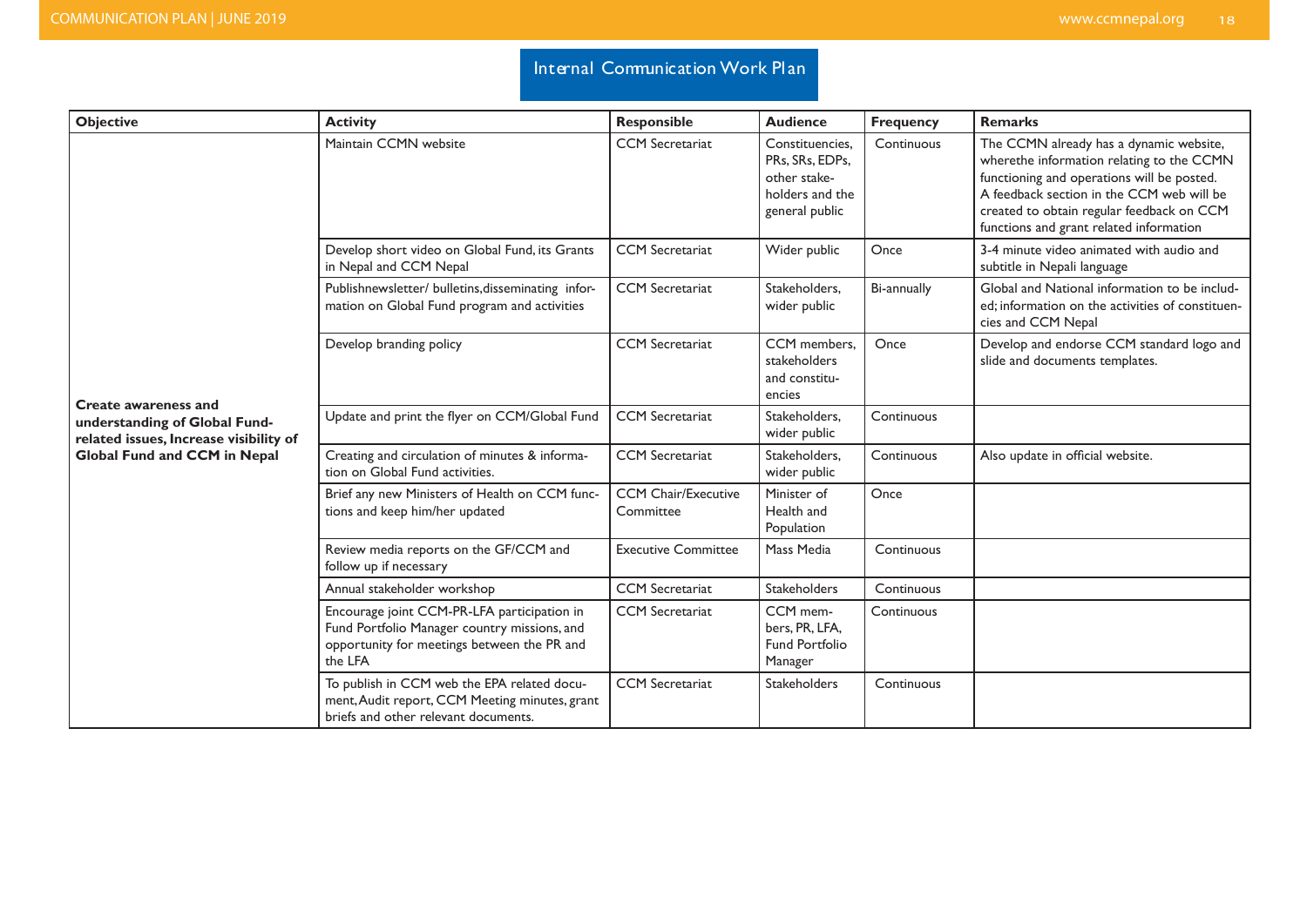| <b>Objective</b>                                                                                                              | <b>Activity</b>                                                                                                                                                                                                          | <b>Responsible</b>                                                                         | <b>Audience</b>                                                    | <b>Frequency</b> | <b>Remarks</b>                                                                                                                                                                      |
|-------------------------------------------------------------------------------------------------------------------------------|--------------------------------------------------------------------------------------------------------------------------------------------------------------------------------------------------------------------------|--------------------------------------------------------------------------------------------|--------------------------------------------------------------------|------------------|-------------------------------------------------------------------------------------------------------------------------------------------------------------------------------------|
| Advocate for support to Global-fund<br>funded programs                                                                        | Maintain communications with governmental<br>agencies and the private sectors                                                                                                                                            | CCM Secretariat and<br><b>Executive Committee</b>                                          | Governmental<br>officials and<br>private sector                    | Continuous       |                                                                                                                                                                                     |
|                                                                                                                               | Maintain communications with relevant<br>multilateral and bilateral development partners                                                                                                                                 | CCM Secretariat and<br><b>Executive Committee</b>                                          | Multilateral<br>and bilateral<br>development<br>agencies officials | Continuous       |                                                                                                                                                                                     |
|                                                                                                                               | Create information pack and conduct orienta-<br>tion for CCM members and alternates.                                                                                                                                     | <b>CCM</b> Secretariat                                                                     | <b>CCM Members</b>                                                 | Continuous       | Information pack includes: CCM functions,<br>requirements and tools                                                                                                                 |
| Improve & sustain knowledge<br>among CCM members and alter-                                                                   | Conduct annual workshop or "retreat" to dis-<br>cuss outstanding issues and find ways to improve<br>CCM performance                                                                                                      | <b>CCM</b> Secretariat                                                                     | <b>CCM Members</b>                                                 | Annually         | CCM retreat is an opportunity to provide<br>strategic information and direction to the<br><b>CCM Members</b>                                                                        |
| nates on the core functions of the<br><b>CCM, CCM eligibility requirements</b>                                                | Develop CCM grievances and feedback handle<br>mechanism                                                                                                                                                                  | <b>CCM</b> Secretariat                                                                     | <b>CCM Members</b>                                                 | As per need      | Form and endorse grievance handle commit-<br>tee                                                                                                                                    |
| including oversight responsibility<br>and COI.                                                                                | Translate the key related documents in Nepali<br>language as required                                                                                                                                                    | <b>CCM</b> Secretariat                                                                     | <b>CCM Members</b>                                                 | As per need      | RoB and other key documents to be translate<br>din Nepali language; Arrangement of simulta-<br>neous translation while in workshops where<br>international facilitators are present |
|                                                                                                                               | Update and disseminate CCM related ToRs                                                                                                                                                                                  | <b>CCM</b> Secretariat                                                                     | <b>CCM Members</b>                                                 | As per need      |                                                                                                                                                                                     |
| Increase and maintain knowledge<br>among CCM members of key poli-<br>cies and new information from the<br><b>Global Fund.</b> | Regularly disseminate policies and key informa-<br>tion from the Global Fund to CCM members.                                                                                                                             | <b>CCM</b> Secretariat                                                                     | <b>CCM Members</b>                                                 | Continuous       |                                                                                                                                                                                     |
| <b>Update on oversight Function</b>                                                                                           | Brief CCM members on latest developments<br>regarding the situation of the three diseases,<br>update on grant implementation including key<br>issues and challenges/risks&provide feedback to<br>PR based on CCM reviews | Oversight committee                                                                        | <b>CCM Members</b>                                                 | Quarterly        | The source of information could be PR report<br>(dash board), oversight committee reports,<br>feedback from KP and constituencies                                                   |
|                                                                                                                               | Organize site visits, develop and disseminate<br>report                                                                                                                                                                  | Oversight Committee<br><b>CCM</b> Coordinator<br>Oversight Officer<br>Oversight Consultant | <b>CCM Members</b>                                                 | Quarterly        |                                                                                                                                                                                     |
|                                                                                                                               | <b>CCM Coordinator</b>                                                                                                                                                                                                   | CCM Secretariat/<br>Oversight Officer                                                      | <b>CCM Members</b>                                                 | As needed        | The external sources could be other de-<br>partments, Ministries and provincial & local<br>authorities.                                                                             |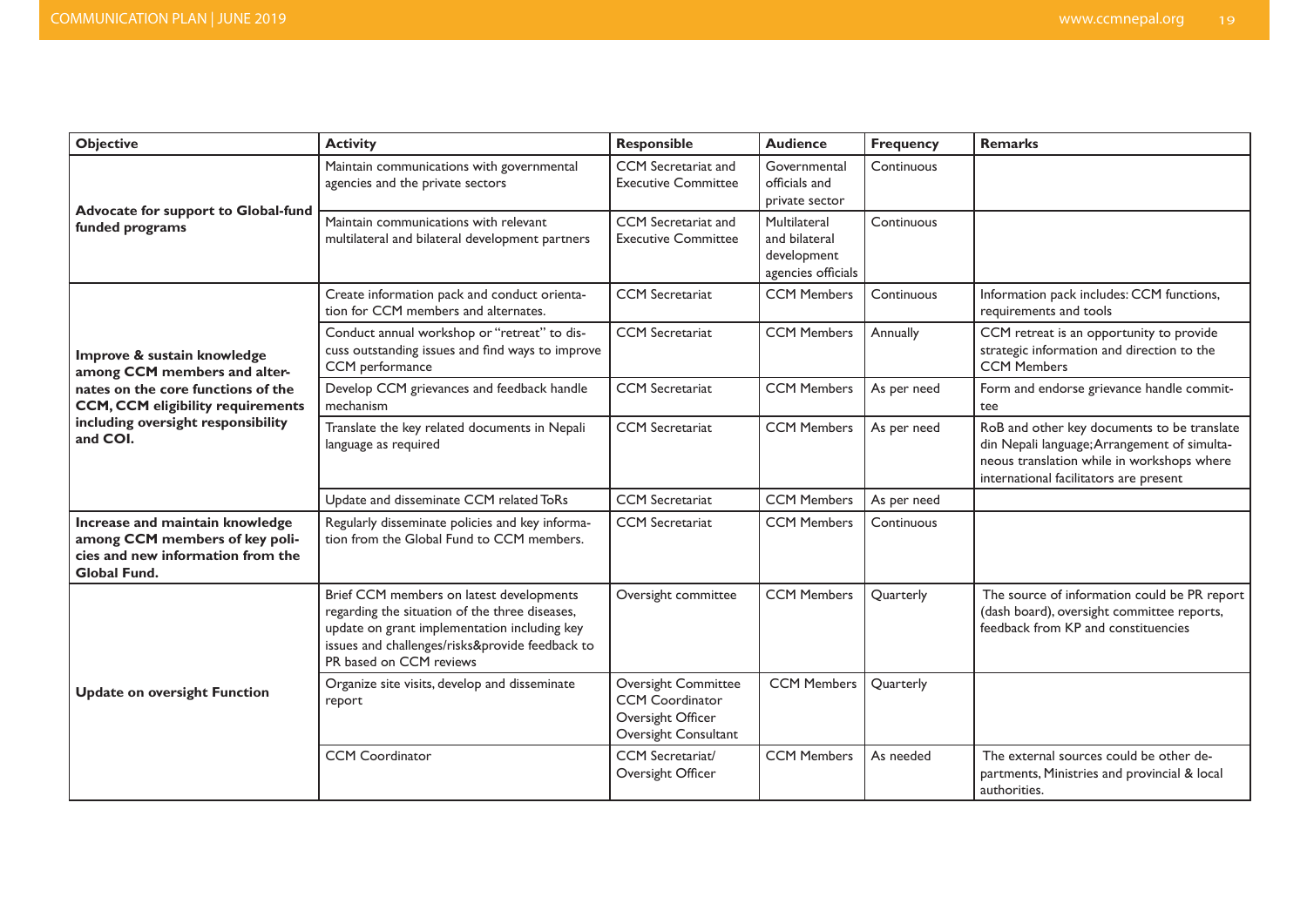| <b>Objective</b>                                                                       | <b>Activity</b>                                                                                                               | Responsible                               | <b>Audience</b>                                      | <b>Frequency</b> | Remarks                                                                                                                                                                                                                            |
|----------------------------------------------------------------------------------------|-------------------------------------------------------------------------------------------------------------------------------|-------------------------------------------|------------------------------------------------------|------------------|------------------------------------------------------------------------------------------------------------------------------------------------------------------------------------------------------------------------------------|
| Strengthen information and<br>feedback between CCM members<br>and their constituencies | Collect, review, and follow up of communications<br>received from constituencies                                              | CCM members and<br><b>CCM</b> Secretariat | <b>CCM Members</b><br>and members'<br>constituencies | Continuous       | Should be a responsibility of the constituency's<br>representatives. However, the CCM Secretar-<br>iat will facilitate this process through e-mails/<br>website and annual meetings and collates<br>information for the whole CCM. |
|                                                                                        | Survey to analyze strengths and weaknesses of<br>current/past communication processes and to<br>identify areas of improvement | CCM members and<br><b>CCM</b> Secretariat | <b>CCM Members</b><br>and members'<br>constituencies | Quarterly        | All members and alternate members should<br>have an updated contact list of their constitu-<br>ents. KP representatives in CCM are encour-<br>age to conduct such survey regularly and<br>share the finding to the CCM             |
|                                                                                        | Organize constituency engagement workshops                                                                                    | <b>CCM</b> Secretariat                    | <b>CCM Members</b><br>and members'<br>constituencies | Annually         | To be conducted in center as well as in prov-<br>inces                                                                                                                                                                             |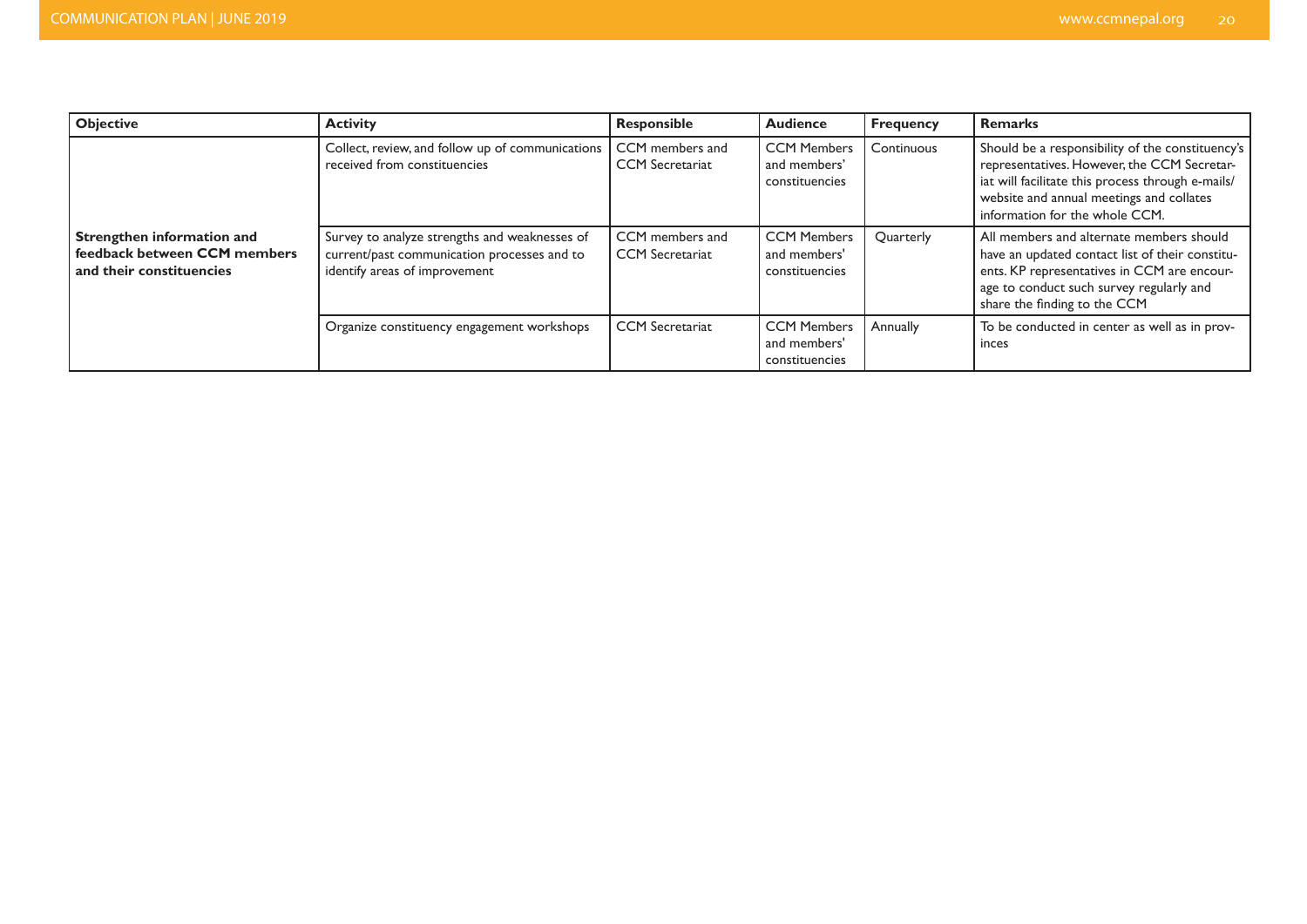### **External Communication Work Plan**

| <b>Objective</b>                                                       | <b>Activity</b>                                                                                                                                       | <b>Responsible</b>                      | <b>Audience</b>                                                                         | <b>Frequency</b> | <b>Remarks</b>                                                                                                                     |
|------------------------------------------------------------------------|-------------------------------------------------------------------------------------------------------------------------------------------------------|-----------------------------------------|-----------------------------------------------------------------------------------------|------------------|------------------------------------------------------------------------------------------------------------------------------------|
|                                                                        | Maintain CCMN website                                                                                                                                 | <b>CCM</b> Secretariat                  | Constituencies.<br>PRs, SRs, EDPs,<br>other stake-<br>holders and the<br>general public | Continuous       | The CCMN already has a dynamic website,<br>wherethe information relating to the CCMN<br>functioning and operations will be posted. |
|                                                                        | A feedback section in the CCM web will be<br>created to obtain regular feedback on CCM<br>functions and grant related information                     | <b>CCM</b> Secretariat                  | <b>CCM Members</b>                                                                      | Annually         | CCM retreat is an opportunity to provide<br>strategic information and direction to the<br><b>CCM Members</b>                       |
|                                                                        | Develop short video on Global Fund, its Grants<br>in Nepal and CCM Nepal                                                                              | <b>CCM</b> Secretariat                  | Wider public                                                                            | Once             | 3-4 minute video animated with audio and<br>subtitle in Nepali language                                                            |
| <b>Create awareness and</b><br>understanding of Global Fund-           | Publishnewsletter/ bulletins, disseminating infor-<br>mation on Global Fund program and activities                                                    | <b>CCM</b> Secretariat                  | Stakeholders,<br>wider public                                                           | Bi-annually      | Global and National information to be includ-<br>ed; information on the activities of constituen-<br>cies and CCM Nepal            |
|                                                                        | Develop branding policy                                                                                                                               | <b>CCM</b> Secretariat                  | CCM members,<br>stakeholders<br>and constitu-<br>encies                                 | Once             | Develop and endorse CCM standard logo and<br>slide and documents templates.                                                        |
| related issues, Increase visibility of<br>Global Fund and CCM in Nepal | Update and print the flyer on CCM/Global Fund                                                                                                         | <b>CCM</b> Secretariat                  | Stakeholders,<br>wider public                                                           | Continuous       |                                                                                                                                    |
|                                                                        | Creating and circulation of minutes & informa-<br>tion on Global Fund activities.                                                                     | <b>CCM</b> Secretariat                  | Stakeholders,<br>wider public                                                           | Continuous       | Also update in official website.                                                                                                   |
|                                                                        | Brief any new Ministers of Health on CCM func-<br>tions and keep him/her updated                                                                      | <b>CCM Chair/Executive</b><br>Committee | Minister of<br>Health and<br>Population                                                 | Once             |                                                                                                                                    |
|                                                                        | Review media reports on the GF/CCM and<br>follow up if necessary                                                                                      | <b>Executive Committee</b>              | Mass Media                                                                              | Continuous       |                                                                                                                                    |
|                                                                        | Annual stakeholder workshop                                                                                                                           | <b>CCM</b> Secretariat                  | Stakeholders                                                                            | Continuous       |                                                                                                                                    |
|                                                                        | Encourage joint CCM-PR-LFA participation in<br>Fund Portfolio Manager country missions, and<br>opportunity for meetings between the PR and<br>the LFA | <b>CCM</b> Secretariat                  | CCM members.<br>PR, LFA, Fund<br>Portfolio<br>Manager                                   | Continuous       |                                                                                                                                    |
|                                                                        | To publish in CCM web the EPA related<br>document, Audit report, CCM Meeting minutes,<br>grant briefs and other relevant documents.                   | <b>CCM</b> Secretariat                  | Stakeholders                                                                            | Continuous       |                                                                                                                                    |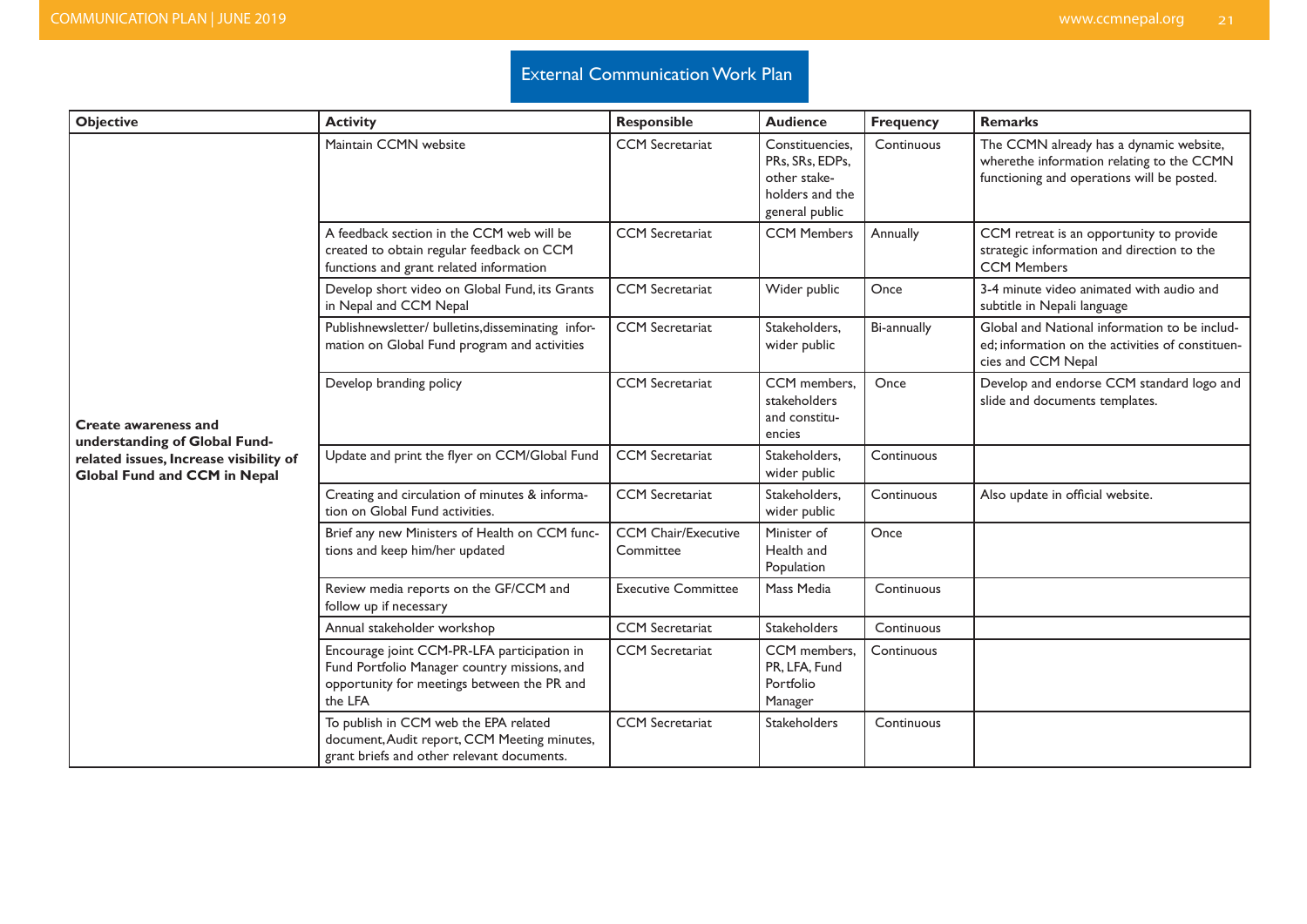| <b>Objective</b>                                                     | <b>Activity</b>                                                                                                                                                | <b>Responsible</b>                                | <b>Audience</b>                                                    | <b>Frequency</b> | Remarks                                                                                                                                                                      |
|----------------------------------------------------------------------|----------------------------------------------------------------------------------------------------------------------------------------------------------------|---------------------------------------------------|--------------------------------------------------------------------|------------------|------------------------------------------------------------------------------------------------------------------------------------------------------------------------------|
| Advocate for support to Global-fund<br>funded programs               | Maintain communications with governmental<br>agencies and the private sectors                                                                                  | CCM Secretariat and<br><b>Executive Committee</b> | Governmental<br>officials and<br>private sector                    | Continuous       |                                                                                                                                                                              |
|                                                                      | Maintain communications with relevant<br>multilateral and bilateral development partners                                                                       | CCM Secretariat and<br><b>Executive Committee</b> | Multilateral<br>and bilateral<br>development<br>agencies officials | Continuous       |                                                                                                                                                                              |
| <b>Communicate during Concept Note</b><br><b>Development process</b> | Discussion of allocation or invitation letters from<br>the Global Fund with key actors                                                                         | <b>CCM Committee</b>                              | CCM member,<br>executive com-<br>mittee, EDPs                      | Once in 3 year   |                                                                                                                                                                              |
|                                                                      | Public announcements call for Global Fund<br>concept notes                                                                                                     | <b>CCM</b> Secretariat                            | Stakeholders,<br>wider public                                      | Once in 3 year   |                                                                                                                                                                              |
|                                                                      | Conduct workshop for country dialogue over<br>the three diseases                                                                                               | <b>CCM</b> Secretariat                            | Stakeholders,<br>wider public                                      | Once in 3 year   |                                                                                                                                                                              |
|                                                                      | Response to queries and clarifications on the<br>concept note raised by the Global Fund                                                                        | <b>CCM</b> Secretariat                            | MoHP/GF                                                            | As needed        |                                                                                                                                                                              |
|                                                                      | Response to inquiries from public, civil society<br>and private sector                                                                                         | <b>CCM</b> Secretariat                            | Stakeholders                                                       | As needed        |                                                                                                                                                                              |
|                                                                      | Publish criteria and regulations for PR/SR selec-<br>tion                                                                                                      | <b>CCM</b> Secretariat                            | Interested<br>parties, wider<br>public                             | As needed        |                                                                                                                                                                              |
|                                                                      | Circulation of final draft and of the Global Fund's<br>responses/approval                                                                                      | <b>CCM</b> Secretariat                            | <b>Stakeholders</b>                                                | As needed        |                                                                                                                                                                              |
| Communicate on grant<br>implementation progress                      | Get information on grant implementation prog-<br>ress and develop informative briefs                                                                           | <b>CCM</b> Secretariat                            | PRs, SRs, KP<br>stakeholders,<br><b>PLWD</b>                       | Quarterly        | Feedback from beneficiaries is encouraged.<br>Feedback can be through CCM web, email,<br>letter, personal communication and so on.                                           |
|                                                                      | Report on grant implementation progress                                                                                                                        | <b>CCM</b> Secretariat                            | Grant stake-<br>holders, CCM,<br>wider public                      | As needed        |                                                                                                                                                                              |
|                                                                      | Ensure communications and transparent report-<br>ing of Global Fund financing in national budget<br>documentation and/or with national planning<br>authorities | <b>CCM</b> Secretariat                            | <b>Stakeholders</b>                                                | Continuous       |                                                                                                                                                                              |
| <b>Others</b>                                                        | Distribute press releases                                                                                                                                      | <b>CCM Executive</b><br>Committee                 | Wider public                                                       | As needed        | Newsworthy events include: grant signings,<br>opening of health facilities, visits of Global<br>Fund officials, new Global Fund funded activi-<br>ties, arrival of supplies. |
|                                                                      | Represent the CCM in meetings of development<br>partners and sector networks                                                                                   | CCM Chair and CCM<br>Secretariat                  | Stakeholders                                                       | Continuous       |                                                                                                                                                                              |